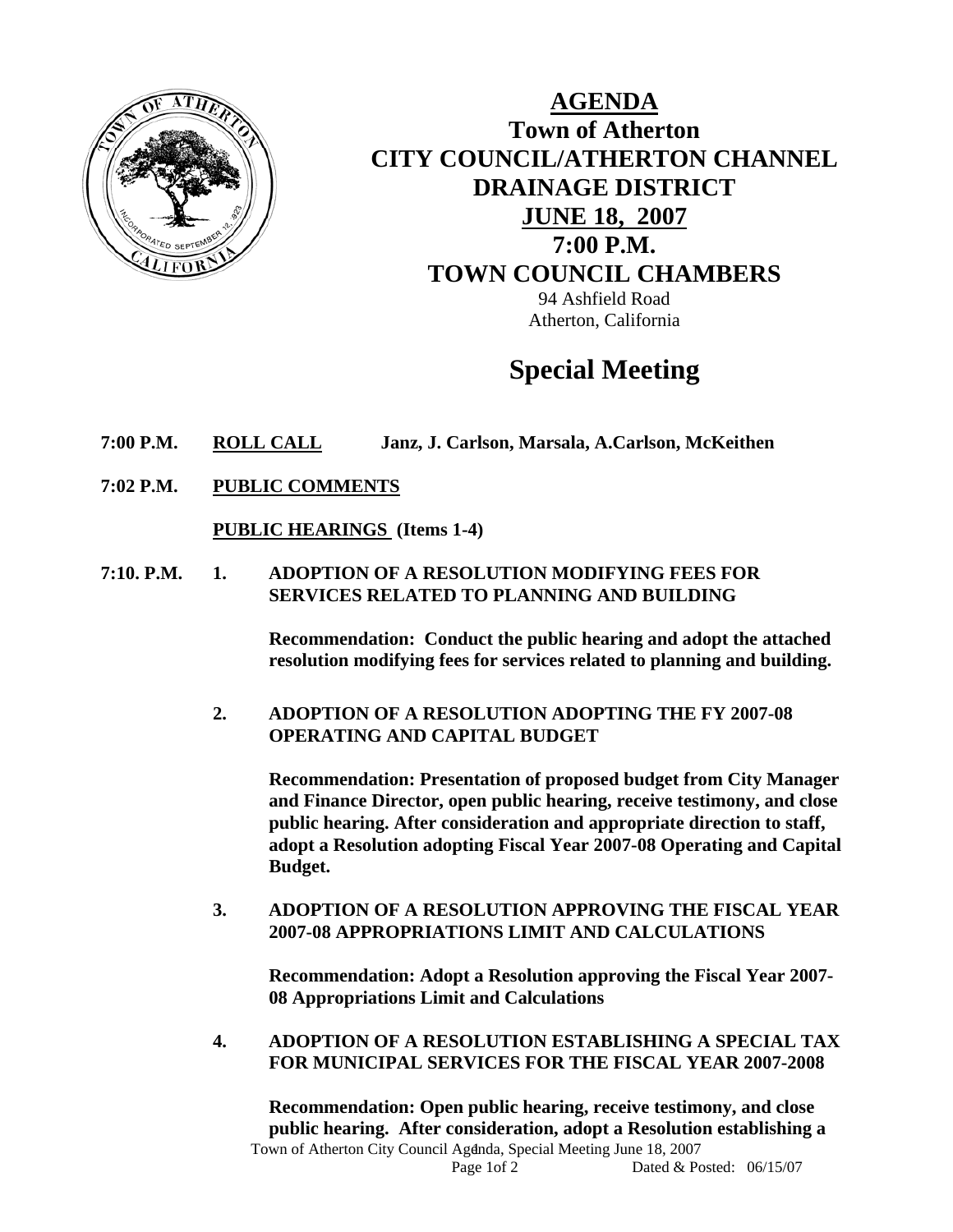**Special Tax for Municipal Services for the Fiscal Year 2007-2008 as set forth in Ordinance No. 555.** 

 **NOTE: Ordinance No 555 approved by the voters on June 7, 2005, provided for the authorization to levy a Special Tax for Municipal Services and Capital Improvements and for the expenditure of the funds derived from the tax. The Special Tax was to commence in FY 2005- 2006 and continue through June 30, 2010. Each year, following the adoption of the Budget, it is necessary to hold a Public Hearing and adopt a Resolution levying a Special Tax for Municipal Services and instructing the Tax Collector of the County of San Mateo to collect the tax rates as identified within the Adopted Resolution.** 

#### **REGULAR AGENDA (Item 5)**

- **5. DISCUSSION AND DIRECTION TO STAFF REGARDING THE DEVELOPMENT OF GOALS AND OBJECTIVES FOR THE TOWN OF ATHERTON**
- **6. ADJOURN**

*Agendas and staff reports may be accessed on the Town website at: www.ci.atherton.ca.us* ) *Please contact the City Clerk's Office at 650.752.0500 with any questions* 

Pursuant to the Americans with Disabilities Act, if you need special assistance in this meeting, please contact the City Clerk at (650) 752-0500. Notification of 48 hours prior to the meeting will enable the Town to make reasonable arrangements to ensure accessibility to this meeting. (29 CRF 35.104 ADA Title II)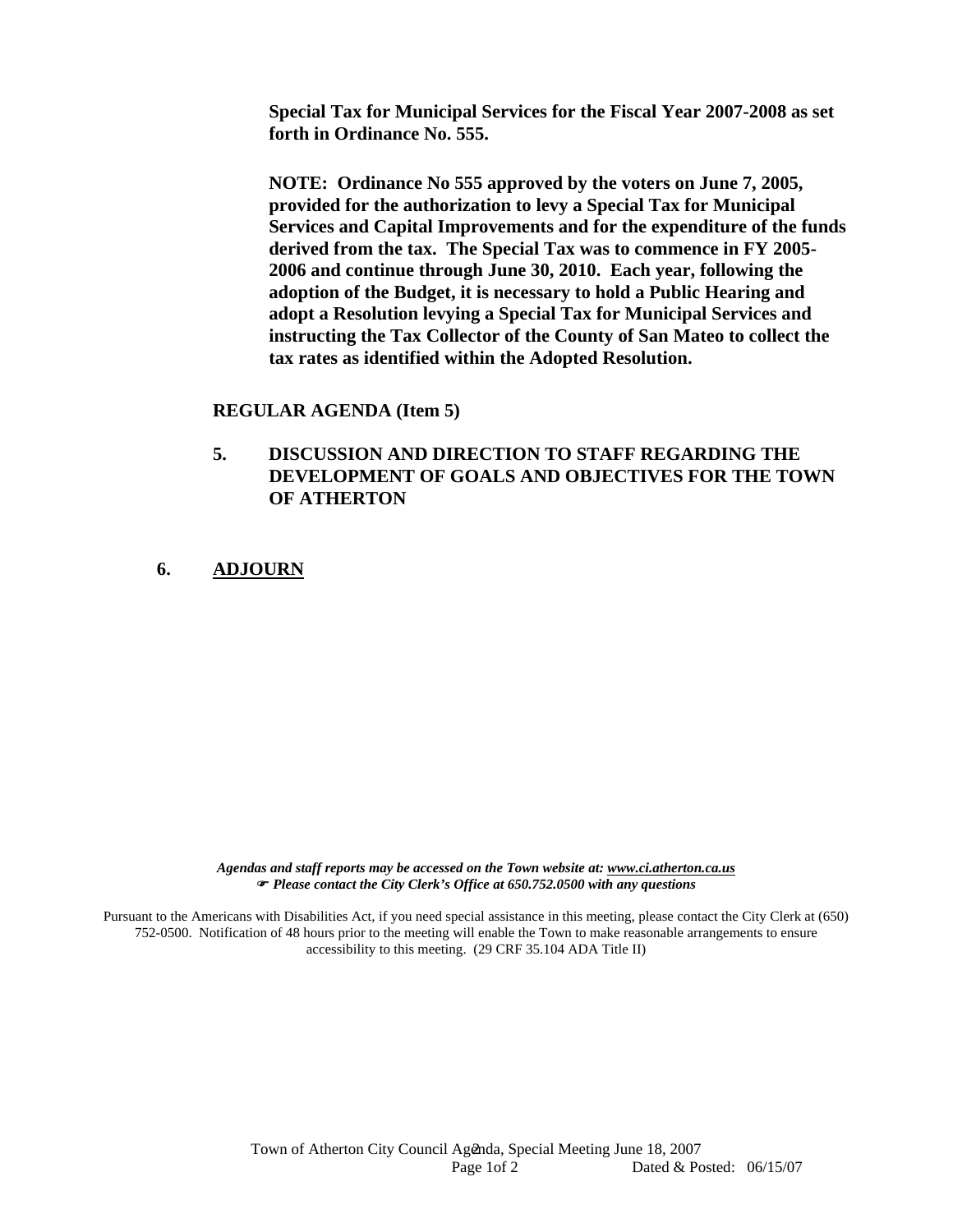**Item No. 1** 



# **Town of Atherton**

## **CITY COUNCIL STAFF REPORT**

## **TO: HONORABLE MAYOR AND CITY COUNCIL**

## **FROM: JOHN P. JOHNS, FINANCE DIRECTOR**

**DATE: FOR THE MEETING OF JUNE 18, 2007** 

## **SUBJECT: PUBLIC HEARING, ADOPTION OF A RESOLUTION MODIFYING FEES FOR SERVICES RELATED TO PLANNING AND BUILDING**

#### **RECOMMENDATION:**

Conduct the public hearing and adopt the attached resolution modifying fees for services related to planning and building.

## **INTRODUCTION:**

At the regularly scheduled City Council meeting of September 17, 2003, the City Council approved a resolution modifying fees and charges for planning and building services including:

- Building inspection and plan checking;
- Conditional Use Permits:
- Variances: and
- Environmental assessments.

The purpose of this staff report is to modify said fee schedule to ensure that the Building Department continues to recover its costs as the Town invests additional resources to implement the recommendations contained within the Finance Department's Phase I, II and III audit reports, as well as that of the former interim Building Official and Planning Administrator, Mr. Gary Binger. The initiatives currently underway are as follows: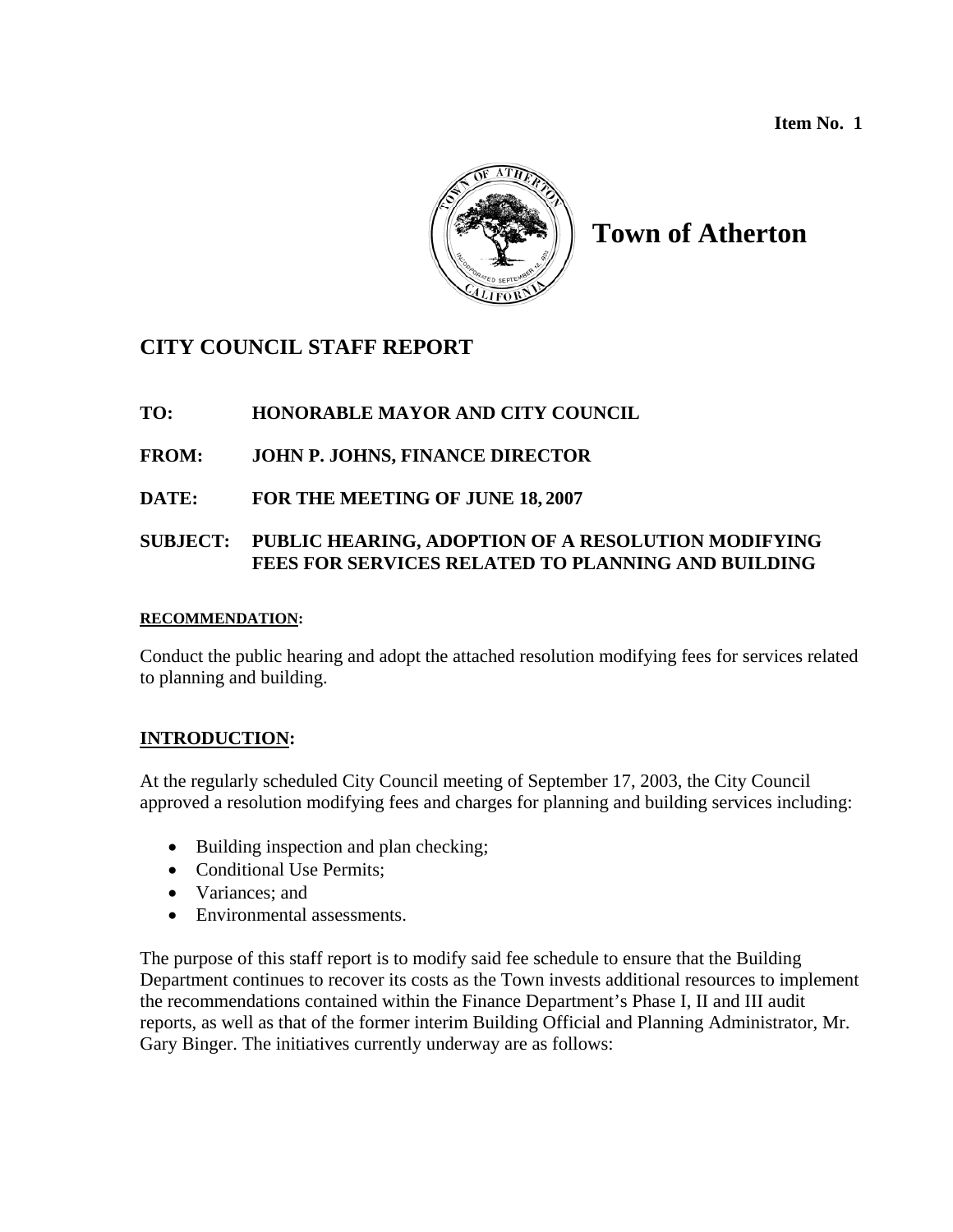- The implementation of a new permit tracking system with a one-time cost of \$175,000;
- The addition of a permit technician to the Building Department's authorized staff level with an ongoing cost of \$92,000;
- Performing an independent review of plan submittals at an ongoing cost of \$50,000;
- Reviewing and redrafting, if necessary, certain elements of the Town's zoning ordinance with a one-time cost at \$60,000; and,
- Conducting independent reviews of grading and drainage permit applications with an ongoing cost of \$50,000.

When taking into account the incremental cost of the above initiatives and current permit volumes, the additional amount of revenues required to ensure that the Building Department continues to fully recover its costs amounts to approximately \$416,000 more than the revenues currently generated at fee levels approved in Council's September 2003 fee resolution. The gap between the Building Department's FY 2007-08 revenue requirement with expected fees as currently authorized is presented in the following table.

| Item                                                              | Amount      |
|-------------------------------------------------------------------|-------------|
| FY 2007-08 net appropriations [a]                                 | \$1,362,473 |
| Add:<br>Allocated indirect costs [b]                              | 189,815     |
| Amortization of Permit Tracking System Costs [c]                  | 25,000      |
| Facility Depreciation [d]                                         | 40,000      |
| Equals Building Department FY 2007-08 Revenue Requirement         | 1,617,288   |
| Less Fees Collected at current fee levels:                        |             |
| Permit and Plan Check fees                                        | 1,174,649   |
| All other planning related                                        | 26,350      |
| Equals Revenue Requirement in Excess of Fees Currently Authorized | \$416,289   |

Notes:

[a] Based upon FY 2007-08 prelimnary budget excluding recommended appropriations for a Permit Tracking System

[b] At 14% of adjusted appropriations

[c] Net of permit tracking system acquisition and implementation expenses

[d] Assumes a 7 year useful life and \$175,000 in license fee and implementation expenses

[e] Assumes \$6 million in facility replacement costs, a 30 year useful life and 20% Building Department Occupancy factor

To ensure that the cost of operating the Building Department is borne fully and equitably by those whom the Building Department serves, the Finance Department recommends that the Building Department's master fee schedule be adjusted as follows: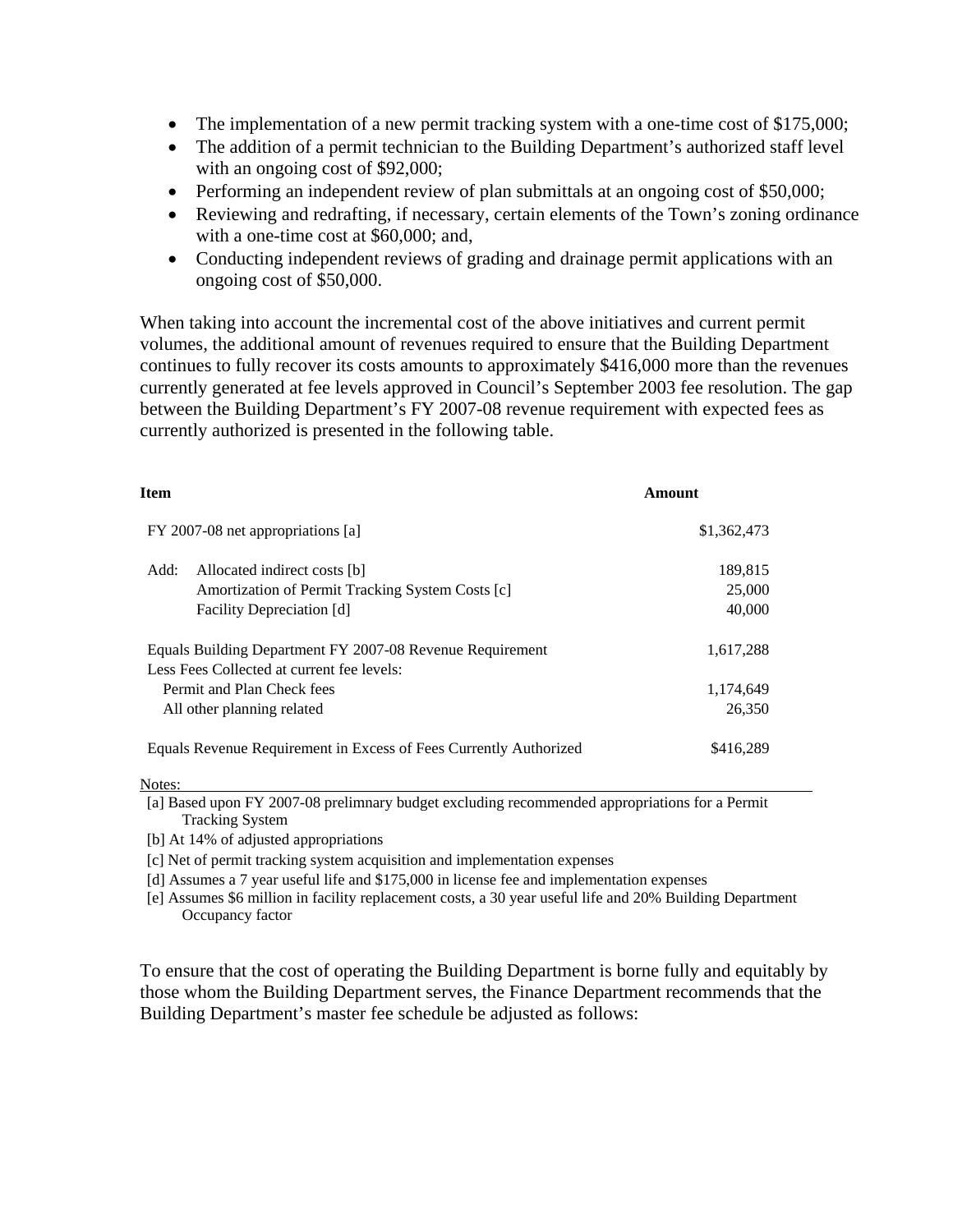- Increase the permitted value of new construction from \$250 to \$350 per square foot for new additions and alterations to habitable space; and,
- Adjust the permit fee for excavation, grading and drainage permits from \$1,000 to \$2,000.

As a housekeeping item, the recommended fee schedule includes items that the Building Department has determined would be more appropriate to assess on a flat-rate basis, rather than based upon the permitted value of the item:

- Fences, gates and columns
- Water heaters
- Roofing installations
- Minor electrical and mechanical (other than water heaters)

The following table provides an analysis of fees that would be due and payable under the new fee schedule for projects of three different sizes.

| <b>New</b>                                      | <b>Permitted</b>        | <b>Fees Due and Payable</b>                            |                       |                                   |                |              |
|-------------------------------------------------|-------------------------|--------------------------------------------------------|-----------------------|-----------------------------------|----------------|--------------|
| <b>Construction</b><br><b>Square</b><br>Footage | Value @<br>\$350/Sq Ft. | <b>Plan Check</b><br>and Building<br><b>Inspection</b> | Road<br><b>Impact</b> | <b>Business</b><br><b>License</b> | <b>Grading</b> | <b>Total</b> |
|                                                 |                         | <b>Fees</b>                                            |                       |                                   |                |              |
| 4,000                                           | \$1,400,000             | \$14,000                                               | \$9,940               | \$5,040                           | \$2,000        | \$32,529     |
| 6,000                                           | 2,100,000               | 21,000                                                 | 14,910                | 7,560                             | 2,000          | 47,744       |
| 8,000                                           | 2,800,000               | 28,000                                                 | 19,880                | 10,080                            | 2,000          | 62,958       |

## **Fiscal Impact**

Implementation of the recommendation contained herein is expected to generate \$416,000 in additional revenue and will ensure that the Building Department will continue to fully recover its costs.

Prepared by: Approved by:

\_\_\_\_\_\_\_\_\_\_\_\_\_\_\_\_\_\_\_\_\_\_\_\_ \_\_\_\_\_\_\_\_\_\_\_\_\_\_\_\_\_\_\_\_\_\_\_\_\_ Finance Director City Manager

 $\overline{a}$ 

John P. Johns James H. Robinson

<span id="page-4-0"></span><sup>&</sup>lt;sup>1</sup> Based upon a sample of four recently permitted residential construction projects the actual cost to build or remodel habitable space is \$467 per square foot.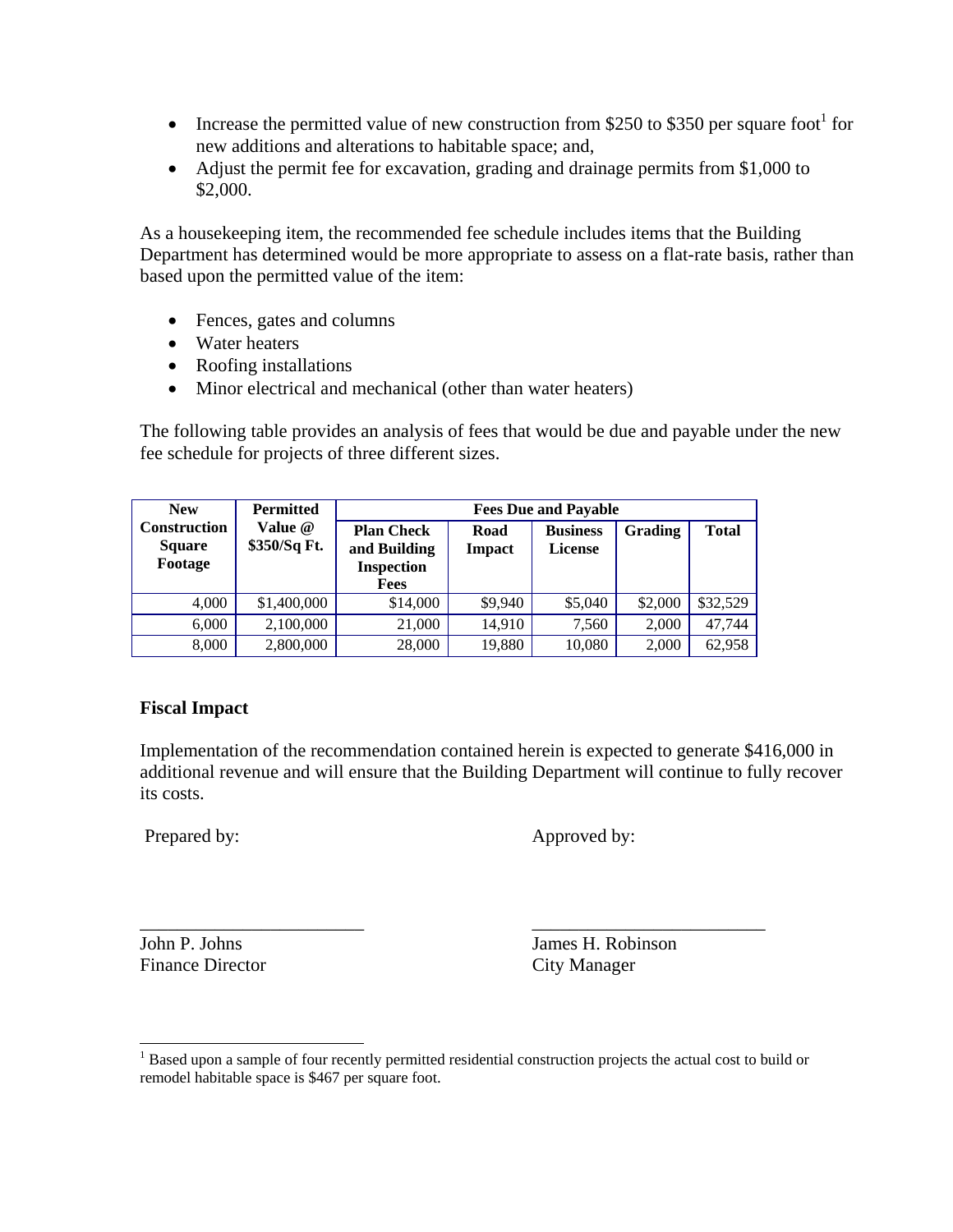#### **RESOLUTION NO. 07-**

### **A RESOLUTION OF THE CITY COUNCIL OF THE TOWN OF ATHERTON MODIFYING FEES FOR SERVICES RELATED TO BUILDING AND PLANNING**

 **WHEREAS**, Fees for certain planning and building-related services have not been adjusted since April 2003; and

 **WHEREAS**, the Finance Department has determined that additional revenues of \$416,000 annually will be required to ensure that the Building Department will continue to fully recover its costs as it implements the recommendations contained within a series of internal audit reports that were issued during FY 2006-07; and

 **WHEREAS,** an independent estimate of the costs of residential constructing and remodeling activities amounts to an average of \$467 per square foot, significantly in excess of the currently permitted value of such construction.

 **NOW, THEREFORE, BE IT RESOLVED BY THE CITY COUNCIL OF THE TOWN OF ATHERTON, CALIFORNIA**, that fees relating to building and planning be adjusted as set forth below. All other fees authorized by prior ordinances, resolutions or minute actions by the City Council shall remain in effect:

 **Building Permit and Plan Check Fees:** In determining the permitted value of new residential construction, the Building Department shall use a standard factor of \$350 per square foot for habitable space and \$250 per square foot for non-habitable space. For residential remodeling projects, the Building Department shall use a value of \$350 per square foot for habitable space or \$250 for non-habitable space. However, for residential remodeling projects, the Building Department shall have the authority to adjust the permitted value to the actual cost of such remodeling activity provided that the applicant is able to demonstrate through presentation of an executed contract with a properly licensed contractor that the actual costs of said construction activity will be substantially less than the standard values established herein.

#### **Fees other than Building Permit and Plan Check:**

Fees shall be adjusted for services other than building permit and plan check as follows:

| <b>BUILDING FEES</b>                           | <b>AMOUNT</b> |
|------------------------------------------------|---------------|
| ADDRESS CHANGE                                 | \$250.00      |
| <b>COPIES .50 CENTS PER COPY</b>               | \$0.50        |
| DEAD OR DANGEROUS TREE REMOVAL FIRST TREE      | \$100.00      |
| DEAD OR DANGEROUS TREE REMOVAL ADDITIONAL TREE | \$50.00       |
| <b>DEMOLITION</b>                              | \$200.00      |
| EXCAVATION \$5,000.00 Road Deposit             | \$1,000.00    |
| <b>GRADING AND DRAINAGE</b>                    | \$750.00      |
| <b>HERITAGE TREE REMOVAL</b>                   | \$750.00      |

Resolution No. 07- Adopted June18, 2007 Page 1 of 2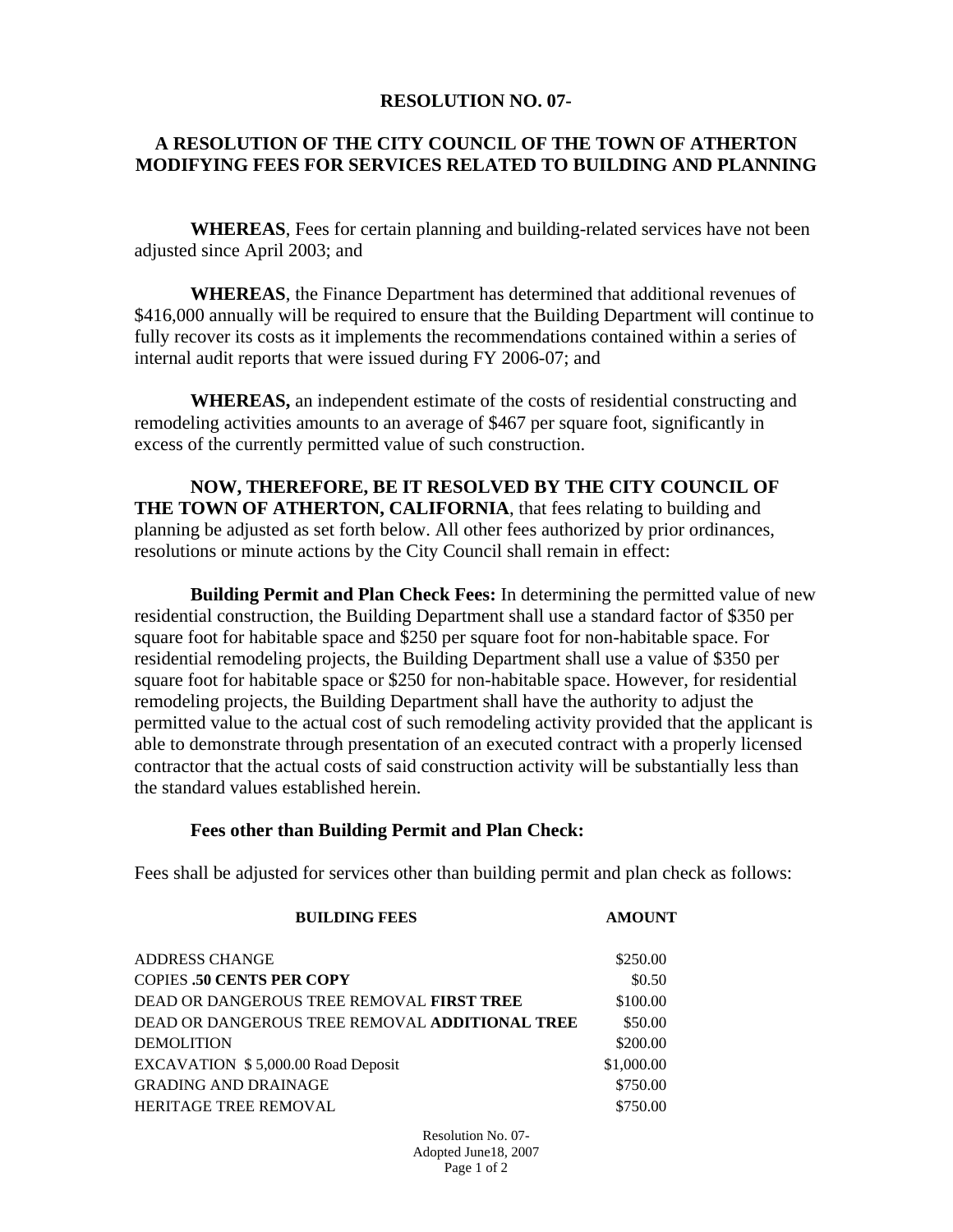| LANDSCAPE SCREENING                           |        |        |                                |                      |   |        |   | \$250.00 |          |        |
|-----------------------------------------------|--------|--------|--------------------------------|----------------------|---|--------|---|----------|----------|--------|
| PERMIT SEARCH \$20.00 PLUS .50 CENTS PER COPY |        |        |                                |                      |   |        |   |          | \$20.00  |        |
| PLUMBING, ELECTRICAL & MECHANICAL             |        |        |                                |                      |   |        |   |          | \$100.00 |        |
| <b>SOLAR</b>                                  |        |        |                                |                      |   |        |   |          | \$250.00 |        |
| <b>TOWN MAP</b>                               |        |        |                                |                      |   |        |   |          | \$100.00 |        |
| <b>WATER WELL</b>                             |        |        |                                |                      |   |        |   | \$500.00 |          |        |
|                                               |        |        |                                | <b>PLANNING FEES</b> |   |        |   |          |          |        |
| <b>APPEALS</b>                                |        |        |                                |                      |   |        |   |          | \$750.00 |        |
|                                               |        |        | ASSESSMENT SCHOOL MASTER FEE   |                      |   |        |   |          | \$400.00 |        |
|                                               |        |        | <b>CONDITIONAL USE PERMITS</b> |                      |   |        |   |          | \$750.00 |        |
|                                               |        |        | FRONT-REAR YARD REDESIGNATION  |                      |   |        |   |          | \$750.00 |        |
| <b>VARIANCES</b>                              |        |        |                                |                      |   |        |   |          | \$750.00 |        |
|                                               |        |        | ZONING EXCEPTION REVIEWS       |                      |   |        |   |          | \$750.00 |        |
| ZONING ORDINANCE AMENDMENT                    |        |        |                                |                      |   |        |   |          | \$900.00 |        |
|                                               |        |        |                                |                      |   |        |   |          |          |        |
|                                               | $\ast$ | $\ast$ | $\ast$                         | ∗                    | ∗ | $\ast$ | ∗ | $\ast$   | ∗        | $\ast$ |

*I HEREBY CERTIFY that the foregoing Resolution was regularly introduced and adopted at a Regular Meeting of the City Council of the Town of Atherton held on June 18, 2007, by the following roll call vote:* 

| Ayes:    | Council Members: |  |
|----------|------------------|--|
| Noes:    | Council Members: |  |
| Absent:  | Council Members: |  |
| Abstain: | Council Members: |  |
|          |                  |  |

 Alan B. Carlson, Mayor Town of Atherton

ATTEST:

Kathi Hamilton, City Clerk

\_\_\_\_\_\_\_\_\_\_\_\_\_\_\_\_\_\_\_\_\_\_\_\_\_

APPROVED AS TO FORM:

\_\_\_\_\_\_\_\_\_ \_\_\_\_\_\_\_\_\_\_\_\_\_ Marc G. Hynes, City Attorney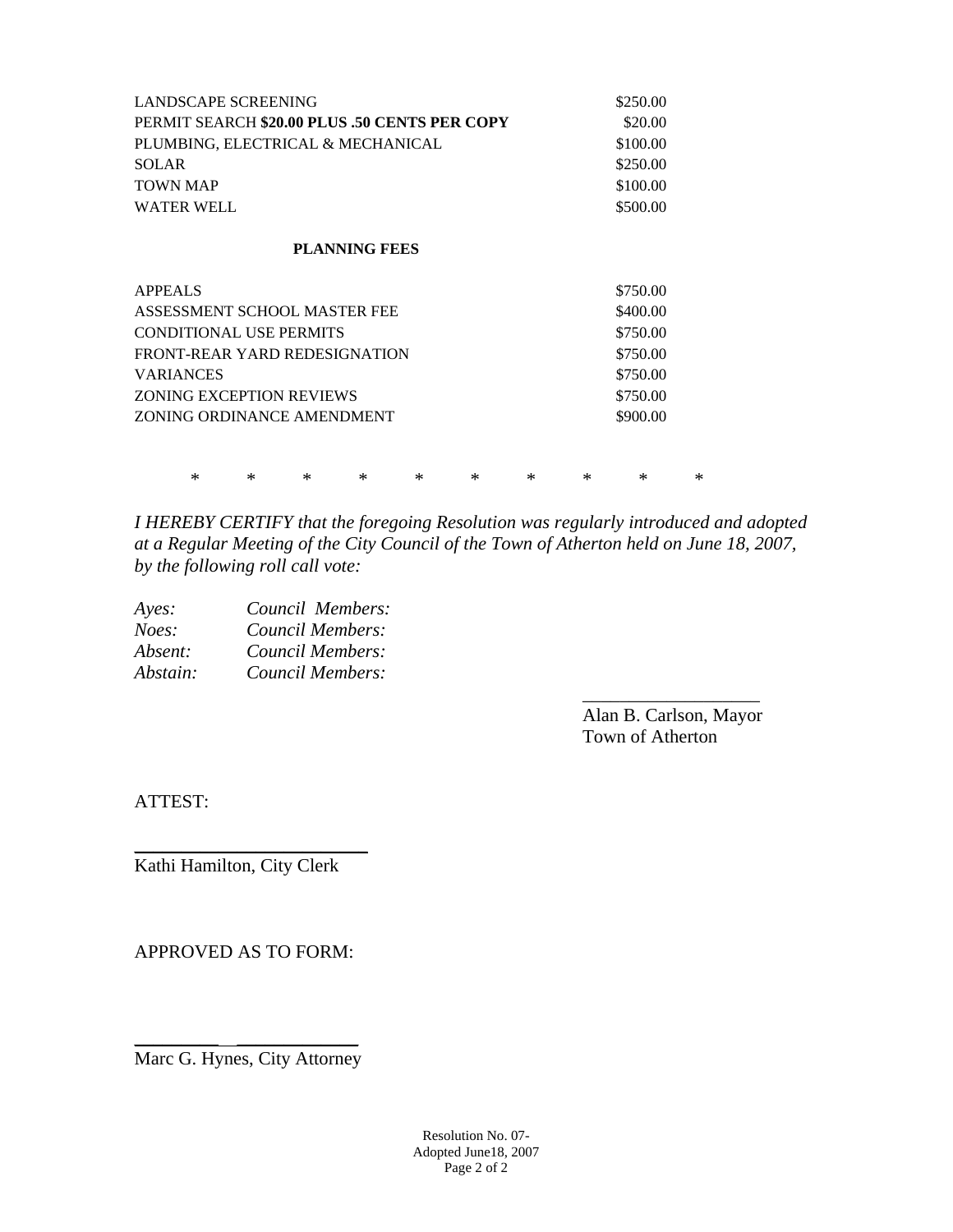**Item No. 2** 



# **Town of Atherton**

## **CITY COUNCIL STAFF REPORT**

## **TO: HONORABLE MAYOR AND CITY COUNCIL JAMES H. ROBINSON, CITY MANAGER**

## **FROM: JOHN P. JOHNS, FINANCE DIRECTOR**

**DATE: FOR THE SPECIAL MEETING OF JUNE 18, 2007** 

## **SUBJECT: APPROVAL OF A RESOLUTION ADOPTING THE FISCAL YEAR 2007-08 BUDGET**

## **RECOMMENDATION:**

Approve the attached resolution adopting of the Fiscal Year 2007-08 Budget.

## **DISCUSSION**

On June 1, 2007, staff distributed a draft copy of the City Manager's recommended operating and capital budget for FY 2007-08.

This document includes:

- A transmittal letter providing an overview of the FY 2007-08 budget, including a statement of assumptions used by staff to prepare the budget as well as a discussion of significant changes from the previous fiscal year;
- An itemization of recommended appropriations and revenue estimates for the upcoming fiscal year by fund, account and program;
- Recommended funding levels for the Town's capital improvement program;
- A host of supplementary information, such as a comparative analysis of current and prior year staffing levels, general fund balance, real property assessments and apportionments; and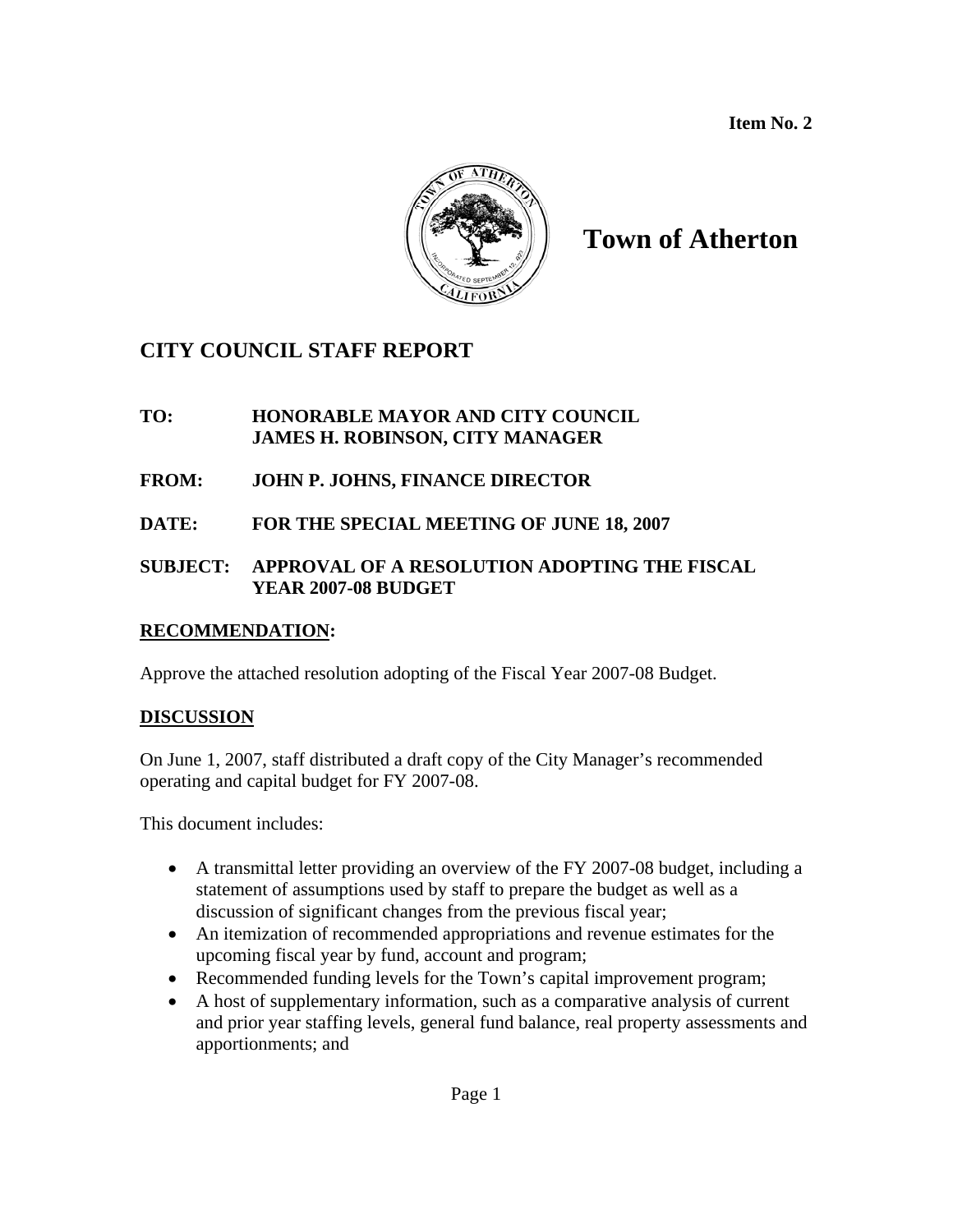• An intermediate-range financial plan illustrating the anticipated revenues, expenditures and general fund balance for the years ended June 30, 2007 through 2011.

During the Special Council meeting of June 18, 2007, staff is prepared to respond to questions from the Council or from the public relevant to the proposed FY 2007-08 operating and capital budget.

Upon closure of the public hearing, staff recommends the adoption of a resolution as presented or as modified pursuant to any changes in the budget that the Council wishes to be made.

## **FISCAL IMPACT:**

The fiscal impact of staff's recommendation is documented within the proposed FY 2007-08 Budget.

Prepared by: Approved by:

Finance Director City Manager

\_\_\_\_\_\_\_\_\_\_\_\_\_\_\_\_\_\_\_\_\_\_\_\_ \_\_\_\_\_\_\_\_\_\_\_\_\_\_\_\_\_\_\_\_\_\_ John P. Johns James H. Robinson

Attachment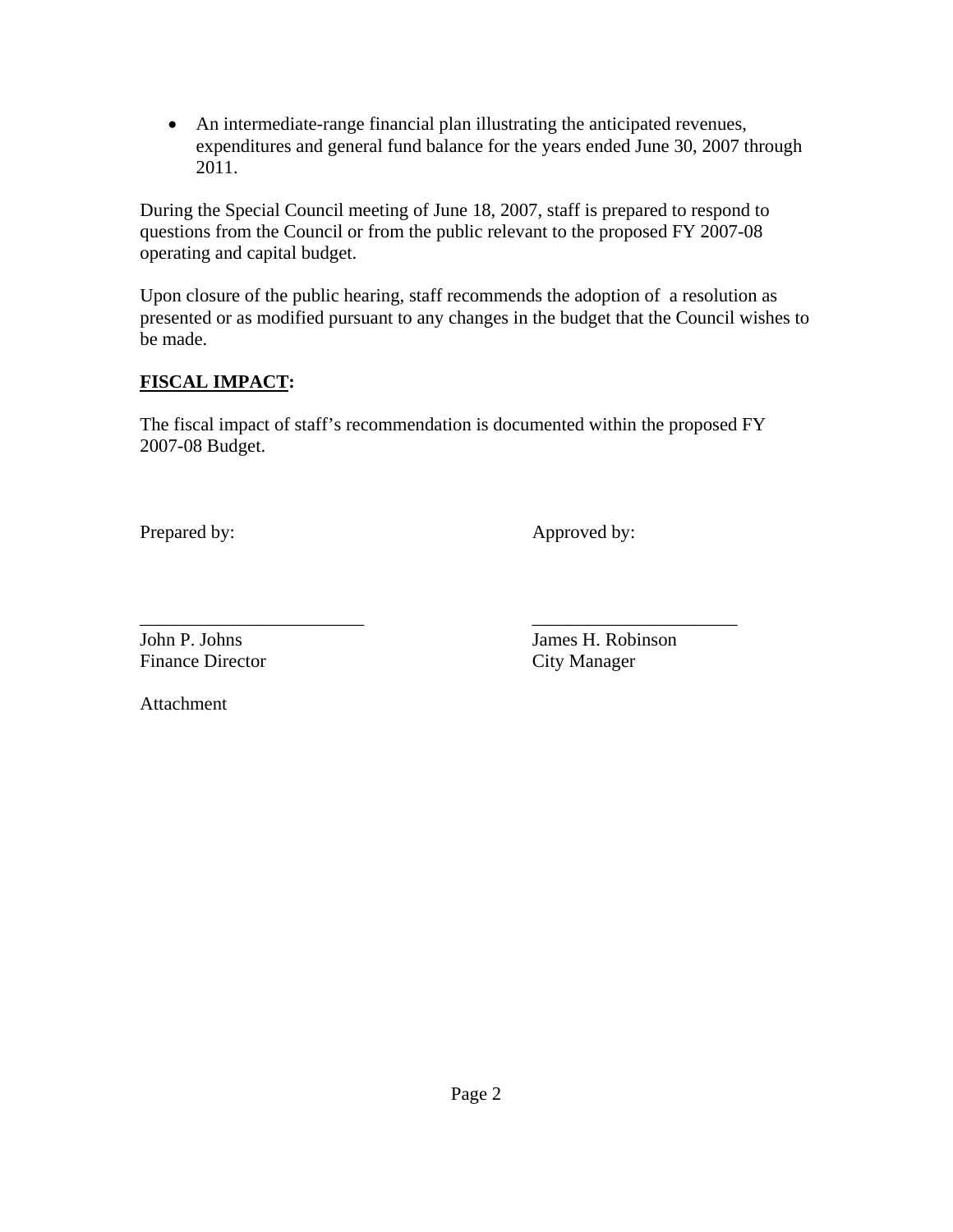#### **RESOLUTION NO. 07-**

## **A RESOLUTION OF THE CITY COUNCIL OF THE TOWN OF ATHERTON ADOPTING THE FISCAL YEAR 2007-2008 OPERATING AND CAPITAL BUDGET**

**WHEREAS,** the City Council of the Town of Atherton set June 18, 2007, at the Town of Atherton City Council Chambers, 94 Ashfield Road, Atherton, California, as the time and place for the public hearing on the adoption of the Fiscal Year 2007-2008 Operating and Capital Budget; and

**WHEREAS,** notice of said hearing was duly given by posting the time and place of said hearing at designated places in accordance with Chapter 2.08 of the Municipal Code of the Town of Atherton; and

 **WHEREAS,** said Council held a public hearing on the Proposed Fiscal Year 2007-2008 Operating and Capital Budget on June 18, 2007; and

**WHEREAS,** it appears to be in the best interest of the citizens of the Town of Atherton that the Fiscal Year 2007-2008 Operating and Capital Budget be adopted in the format set forth in Exhibit A, attached hereto, and by reference incorporated herein; and

 **WHEREAS,** the budget was made available for public view at the Town Hall, 91 Ashfield Road, Atherton, California, and the Town Library, 2 Dinkelspiel Station Lane, Atherton, California.

**NOW THEREFORE, BE IT RESOLVED,** that the Fiscal Year 2007-2008 Operating and Capital Budget totaling \$13,975,332 which includes the General Fund and special revenue fund operating budgets and reserves of \$10,108,042, Other funds' budgets of \$535,396, and the capital budget of \$3,331,894 as set forth in Exhibit A, attached hereto and by reference incorporated herein, be adopted for Fiscal Year 2007- 2008.

**BE IT FURTHER RESOLVED,** that the City Clerk of the Town of Atherton is hereby directed to forward a copy of said approved and adopted budget to the County Controller of San Mateo County for filing pursuant to Government Code Section 53901.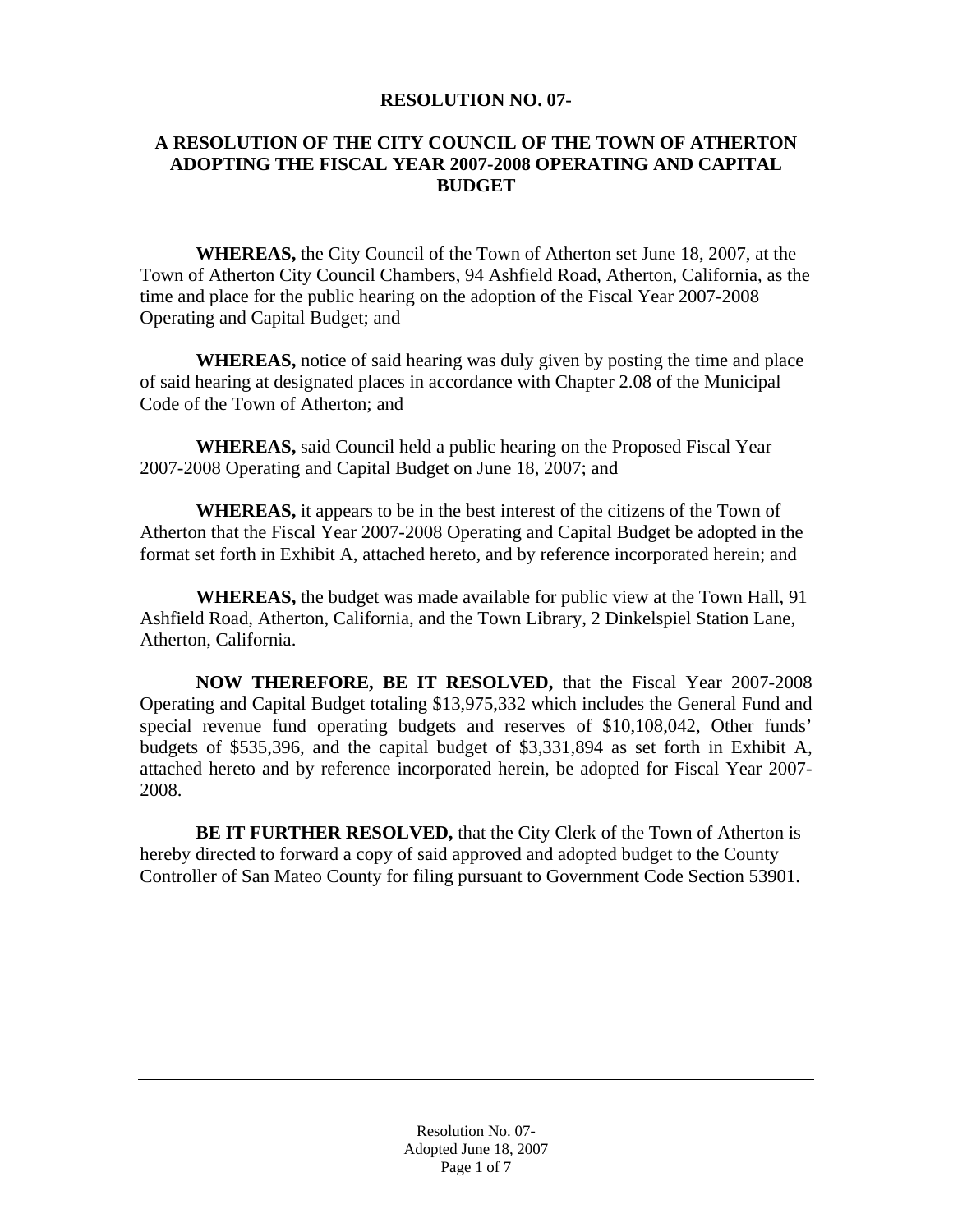\* \* \* \* \* \* \* \* \* \* \* \*

 *I hereby certify that the foregoing resolution was duly and regularly passed and adopted by the City Council of the Town of Atherton at a special meeting thereof held on the 18th day of June 2007, by the following vote:* 

| AYES:          | Council Members: |
|----------------|------------------|
| <i>NOES:</i>   | Council Members: |
| <i>ABSENT:</i> | Council Members: |
| ABSTAIN:       | CouncilMembers:  |

 Alan B.Carlson, Mayor Town of Atherton

\_\_\_\_\_\_\_\_\_\_\_\_\_\_\_\_\_\_\_\_\_

ATTEST:

Kathi Hamilton Acting City Clerk

\_\_\_\_\_\_\_\_\_\_\_\_\_\_\_\_\_\_\_\_\_

Approved as to Form

\_\_\_\_\_\_\_\_\_\_\_\_\_\_\_\_\_\_\_\_ Marc Hynes, City Attorney

> Resolution No. 07- Adopted June 18, 2007 Page 2 of 7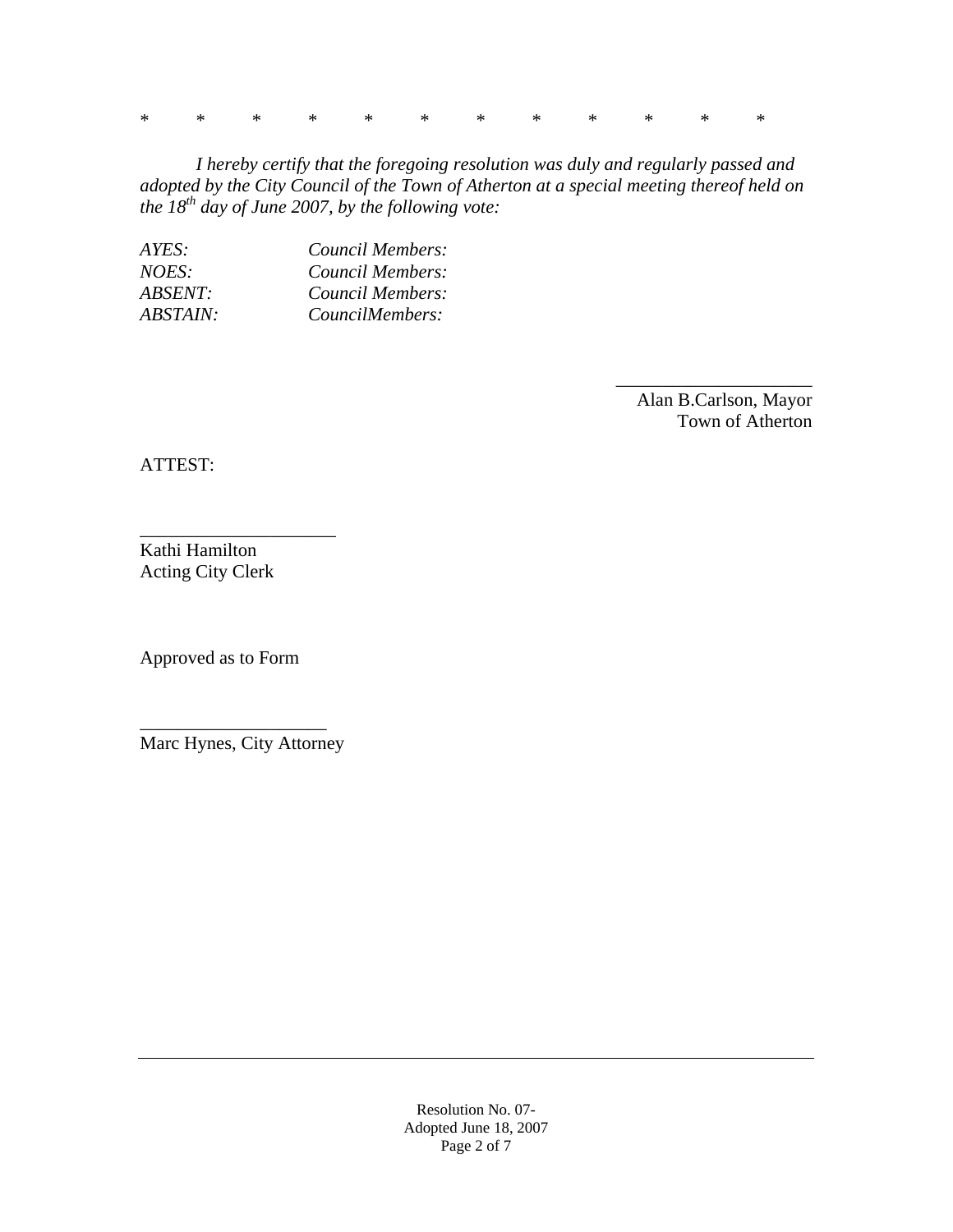# **EXHIBIT "A"**

## **THE CITY COUNCIL OF THE TOWN OF ATHERTON DOES HEREBY RESOLVE AS FOLLOWS:**

**Section 1: That an Appropriation-Expenditure Budgeting System entitled Expenditure Control Budget (ECB) is hereby adopted. The system consists of:** 

- **Present Personnel Policies, Procedures, and Memorandum of Understanding, including salary schedules and benefits, except as hereinafter changed by resolution or ordinance of the City Council.**
- **The Expenditure Control Budget will show overall General Fund and other funds and/or departments.**
- **This system will apply to Operating and Capital Budget Expenditures as intended for use in Fiscal Year 2007-2008.**
- **All encumbered expenditures from the Fiscal Year 2006-2007 Adopted Budget shall be carried forward and re-appropriated in Fiscal Year 2007-2008. Any unencumbered expenditures to be re-appropriated in Fiscal Year 2007-2008 must be initiated by the Department Heads, recommended by the Finance Director, and approved by the City Manager.**
- **Capital Project Commitments: Capital projects for which funds are appropriated in the budget year shall have those funds restricted for use for that project. Such appropriations will continue to be valid in subsequent fiscal years until the project is completed or the Council takes subsequent action to de-appropriate all or part of the funds originally restricted. If a capital project requires an additional appropriation in excess of 5% of its budget, then City Council approval shall be required.**
- **General Fund Balance: The General Fund will maintain a Reserved Balance of \$ 5.3 million to maintain the City's credit worthiness, and to adequately provide for economic uncertainties, cash flow needs, contingencies, or local disasters.**
- **The City Manager is authorized to make any transfers of Operating Budget appropriation balances between departments and/or programs whenever he deems it necessary to do so in order to carry out the service level objectives and work programs established by the City Council.**
- **This budget system assumes existing service levels; Council approval will be required for any significant changes involving increased or decreased service levels.**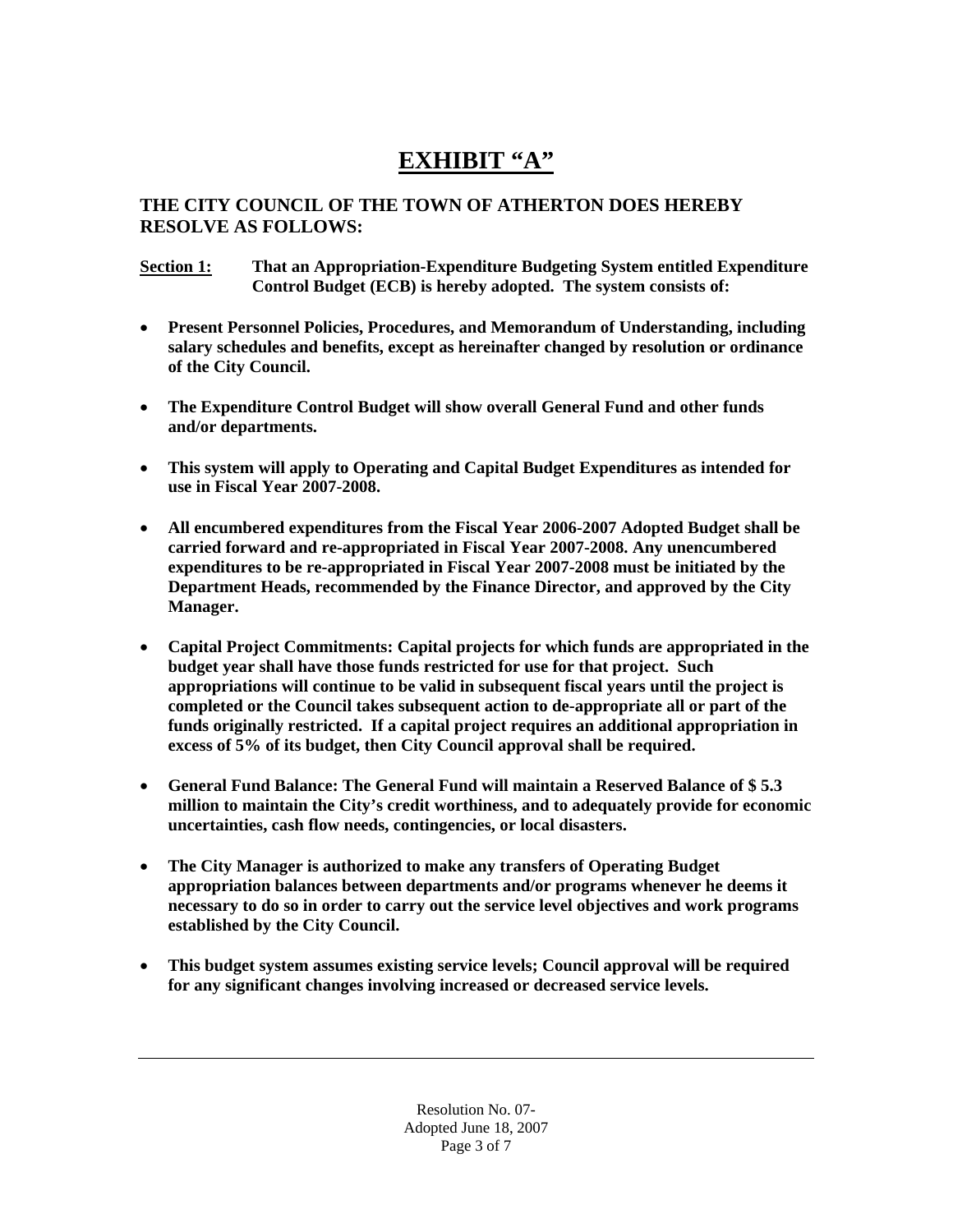- **The Department of Finance shall be responsible for constant monitoring of the budget and shall establish and implement appropriate control mechanisms necessary for said purpose after consultation with city staff, and approval by the City Manager.**
- **A monthly financial report shall be prepared by the Finance Director for each department and/or program and/or capital project.**

Resolution No. 07- Adopted June 18, 2007 Page 4 of 7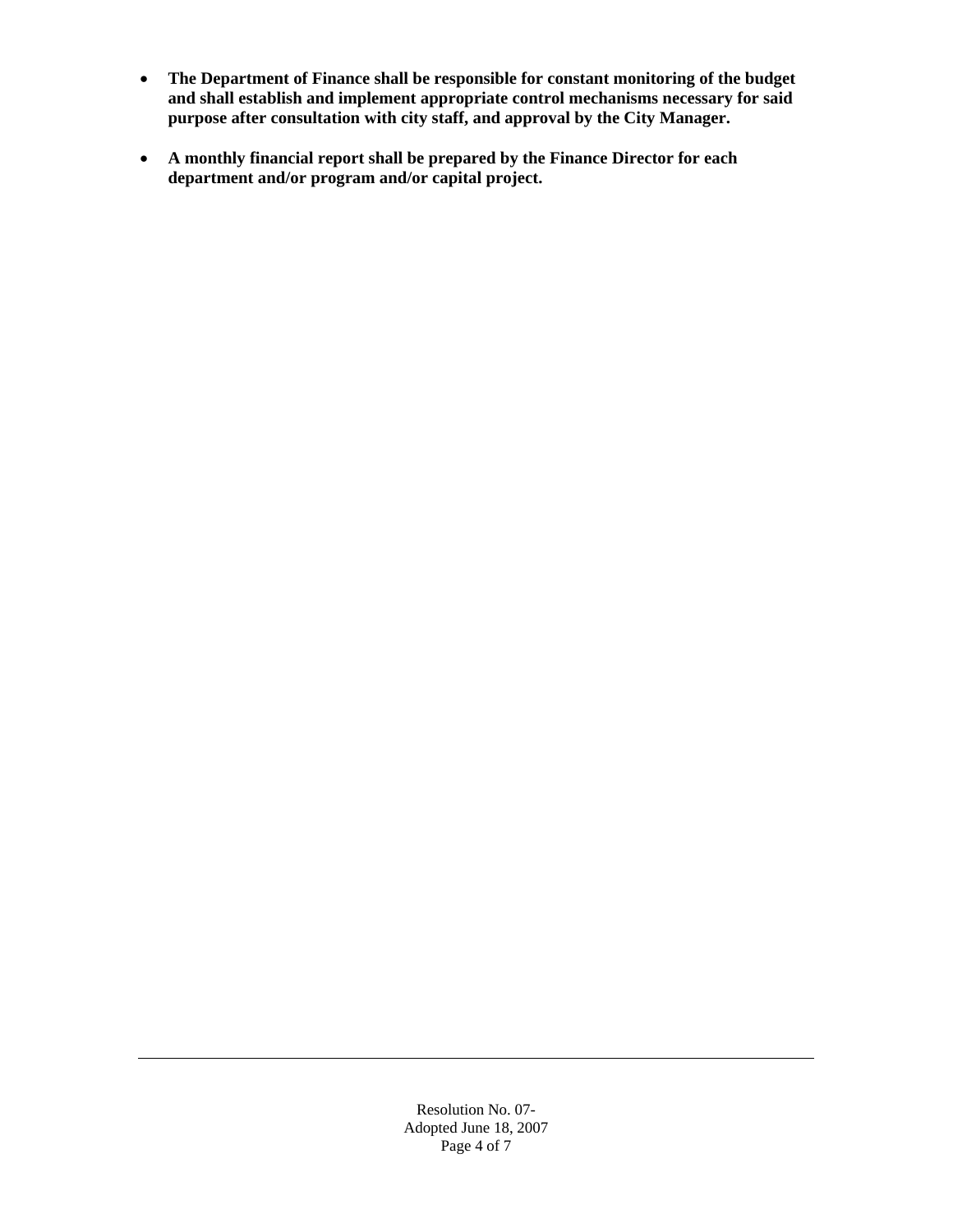#### **Section 2: The FY 2007-2008 General Fund Operating Budget is hereby adopted, establishing the following projected General Fund Revenue and General Fund Expenditures:**

| <b>General Fund Revenues:</b>              |                 |
|--------------------------------------------|-----------------|
| Property Tax                               | \$<br>4,286,303 |
| Other Tax                                  | 1,310,530       |
| Licenses and Permits                       | 2,128,188       |
| <b>Fines and Forfeitures</b>               | 35,000          |
| From Other Agencies                        | 190,500         |
| <b>Current Service Charges</b>             | 293,808         |
| <b>Investment and Rental Income</b>        | 489,478         |
| <b>Other Revenues</b>                      | 229,000         |
| <b>Sub-total Revenues:</b>                 | 8,962,807       |
| <b>Transfers and Carry-over:</b>           |                 |
| Carry-over from 2003-2004 Surplus          |                 |
| Capital Projects Direct Charge             | 150,000         |
| <b>Transfer from Parcel Tax</b>            | 650,000         |
| Transfer from Gas Tax and Road Impact      | 100,000         |
|                                            |                 |
| <b>Sub-total Transfers and Carryovers:</b> | 900,000         |
| <b>Total Revenues and Transfers:</b>       | \$<br>9,862,807 |
| <b>General Fund Expenditures:</b>          |                 |
| City Council                               | \$<br>24,122    |
| <b>City Manager</b>                        | 565,205         |
| <b>City Attorney</b>                       | 197,728         |
| Finance Dept.                              | 445,756         |
| Building Dept.                             | 1,487,473       |
| Police Dept.                               | 4,886,586       |
| Public Works Dept.                         | 2,217,324       |
| Contingency                                | 100,000         |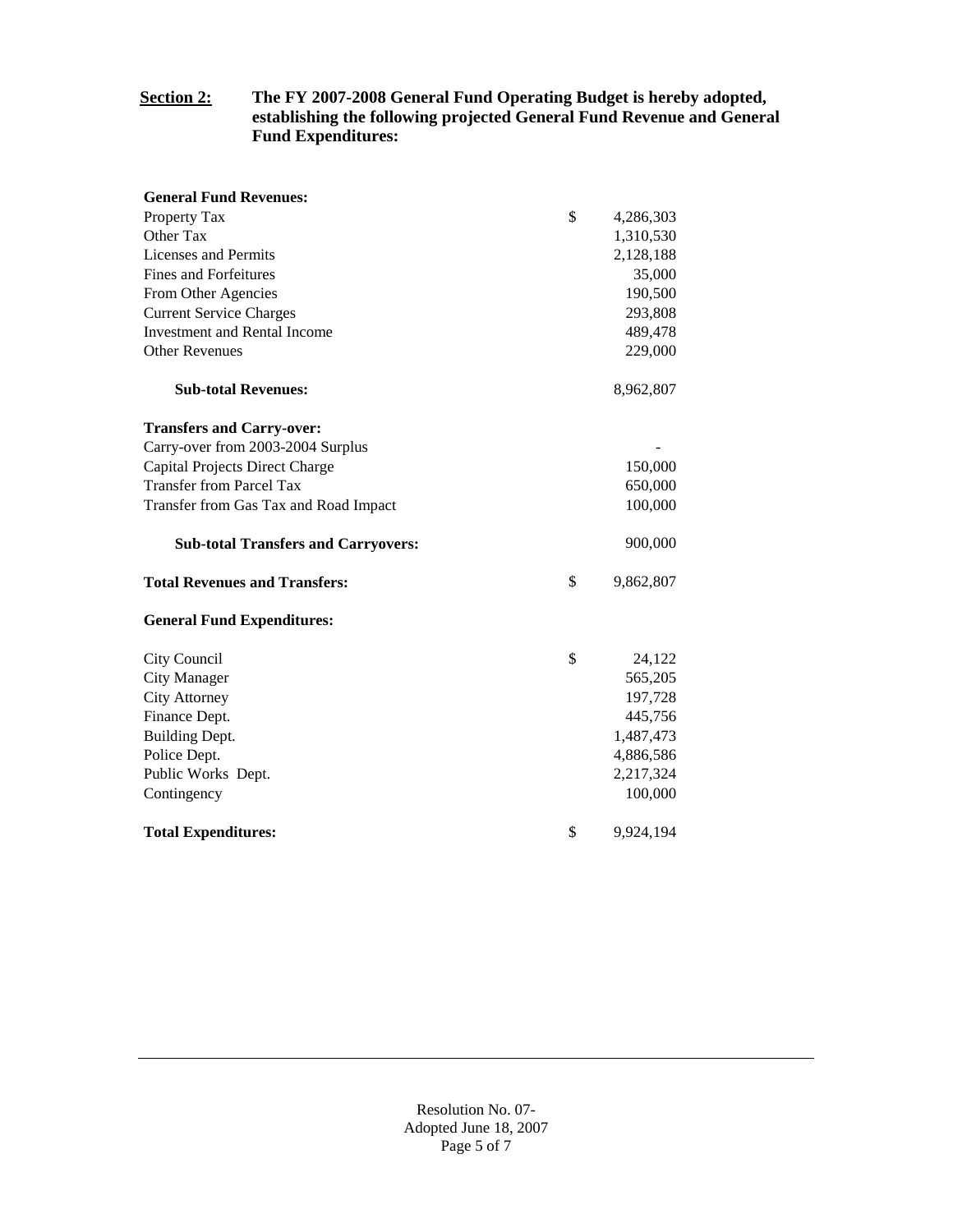## **Section 3: FY 2007-2008 all Funds Operating and Capital Budgets are hereby adopted, establishing the following revenue estimates and expenditure budgets:**

#### **Revenues & Other Resources:**

| <b>GENERAL FUND</b>                         | \$<br>9,862,807  |
|---------------------------------------------|------------------|
| <b>SPECIAL REVENUE FUNDS</b>                |                  |
| <b>Transportation Fund</b>                  | 265,000          |
| Parcel Tax Fund                             | 1,858,000        |
| Gas Tax Fund                                | 150,000          |
| Road Construction Impact Fees Fund          | 1,132,102        |
| <b>State COPS Fund</b>                      | 100,000          |
| Tennis Program Fund                         | 8,000            |
| <b>State Park Grant Fund</b>                | 104,800          |
| Library Special Revenue Fund                | 284,000          |
| <b>CAPITAL PROJECT FUNDS</b>                |                  |
| Capital Improvement Fund                    | 2,000            |
| Storm Drainage Fund                         | 1,000            |
| <b>Channel Drainage District Fund</b>       | 46,000           |
| <b>Facilities Construction Fund</b>         |                  |
| <b>INTERNAL SERVICES FUND</b>               |                  |
| <b>Information Technology Fund</b>          | 109,637          |
| <b>Administrative Services Fund</b>         | 312,599          |
| Workers Comp Insurance Fund                 |                  |
| Vehicle Replacement Fund                    | 104,049          |
| <b>TRUST &amp; AGENCY FUND</b>              |                  |
| Evans Estate Fund (Art Committee)           | 14,500           |
| <b>Total Revenue &amp; Other Resources:</b> | \$<br>14,354,494 |

Resolution No. 07- Adopted June 18, 2007 Page 6 of 7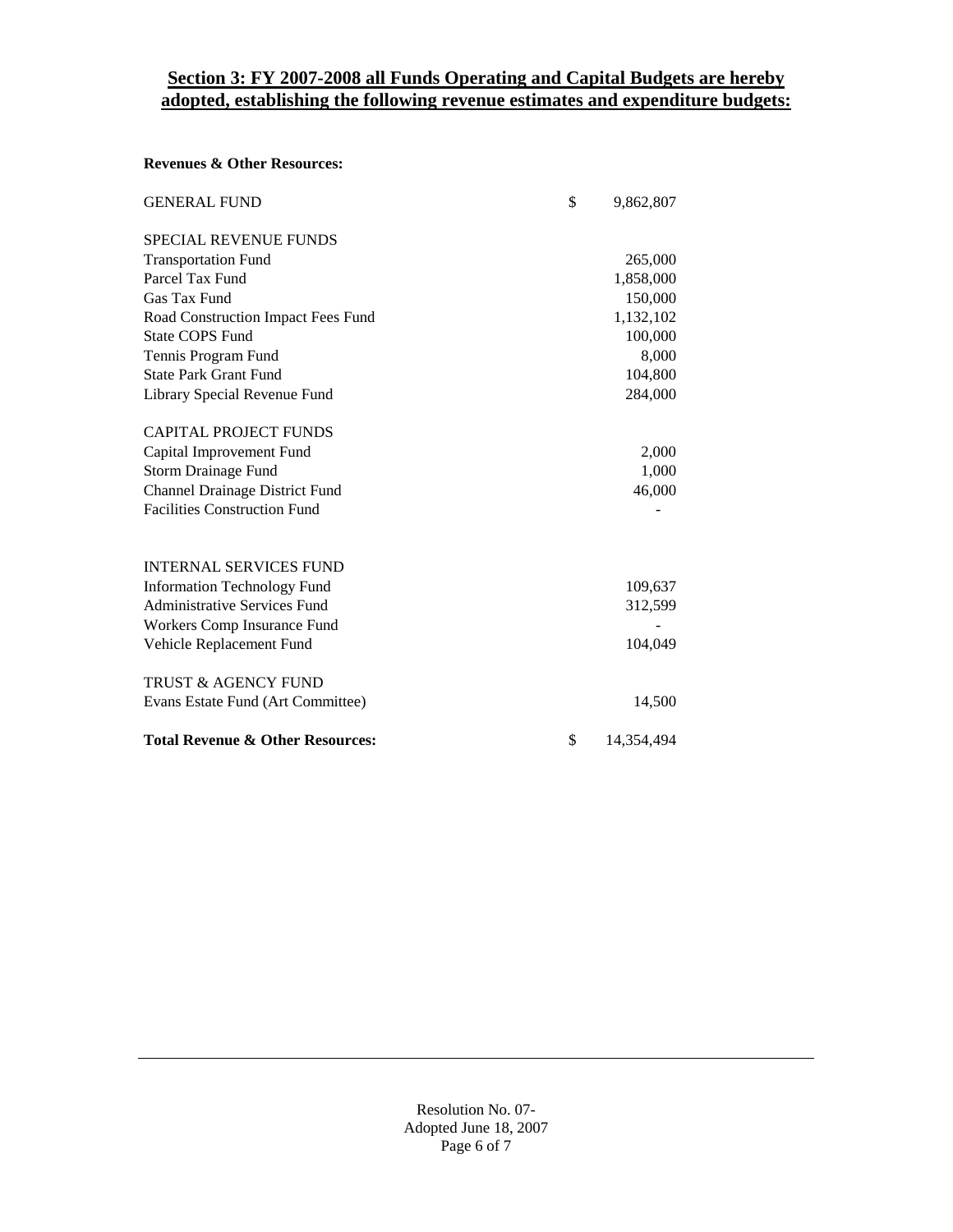### **Expenditures & Other Uses:**

| <b>GENERAL FUND</b>                 | \$<br>9,924,194  |
|-------------------------------------|------------------|
| <b>SPECIAL REVENUE FUNDS</b>        |                  |
| Parcel Tax Fund                     | 1,506,535        |
| <b>Transportation Fund</b>          | 229,500          |
| Gas Tax Fund                        | 145,000          |
| Road Construction Impact Fees Fund  | 1,000,000        |
| <b>State COPS Grant</b>             | 100,000          |
| <b>State Park Grant Fund</b>        | 306,710          |
| Tennis Program Fund                 | 5,522            |
| Library Special Revenue             | 78,326           |
| <b>CAPITAL PROJECT FUNDS</b>        |                  |
| Storm Drainage Fund                 | 21,394           |
| Channel Drainage District Fund      | 55,000           |
| <b>Facilities Construction Fund</b> |                  |
| General Capital Improvement Fund    | 67,755           |
| <b>INTERNAL SERVICES FUND</b>       |                  |
| <b>Information Technology Fund</b>  | 108,304          |
| <b>Administrative Services Fund</b> | 351,532          |
| Vehicle Replacement Fund            | 64,060           |
| <b>TRUST AGENCY FUND</b>            |                  |
| Evans Estate Fund (Art Committee)   | 11,500           |
| Total Expenditures & Other Uses:    | \$<br>13,975,332 |

Resolution No. 07- Adopted June 18, 2007 Page 7 of 7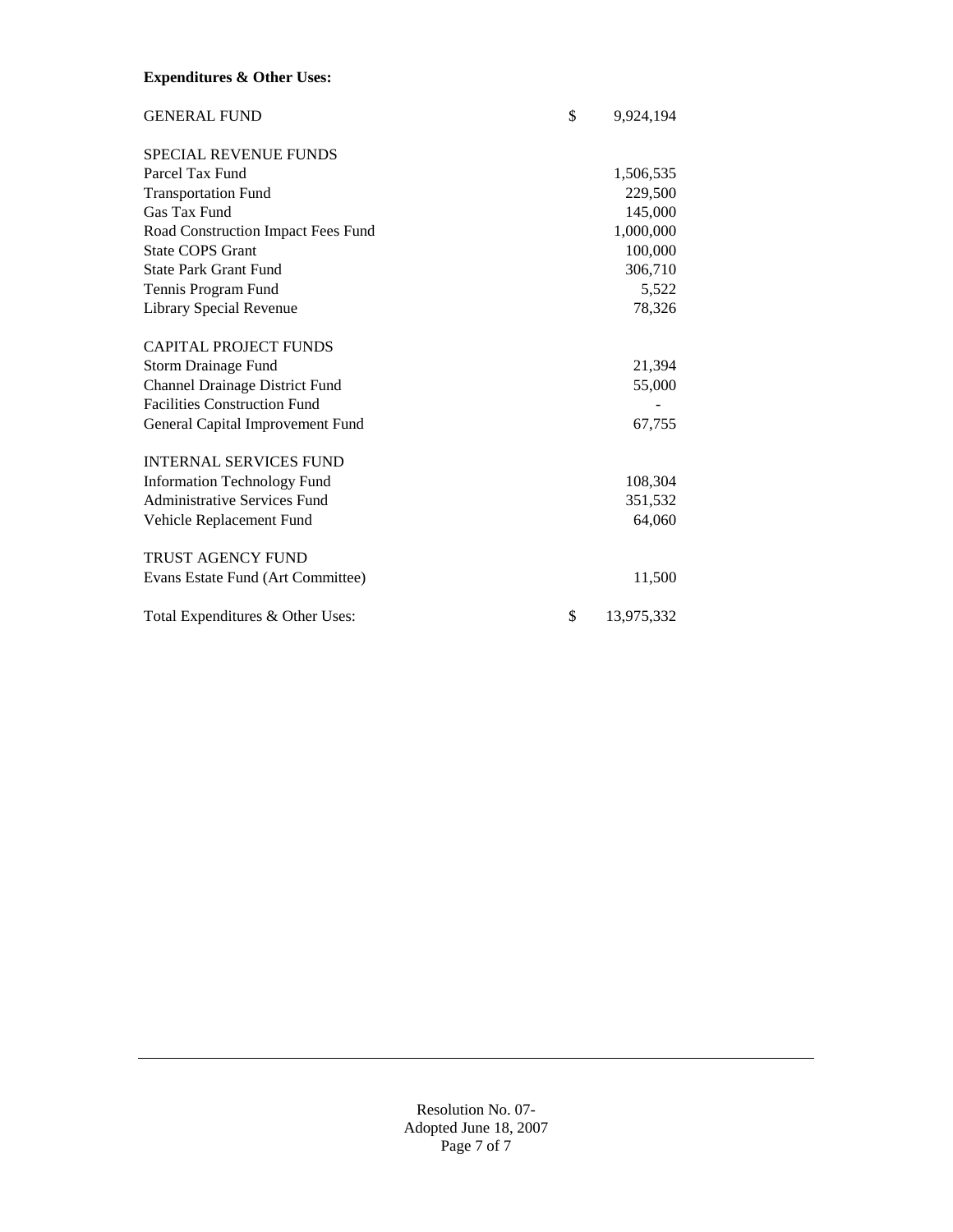**Item No. 3** 



# **Town of Atherton**

## **CITY COUNCIL STAFF REPORT**

## **TO: HONORABLE MAYOR AND CITY COUNCIL**

## **FROM: JOHN P. JOHNS, FINANCE DIRECTOR**

**DATE: FOR THE SPECIAL MEETING OF JUNE 18, 2007** 

## **SUBJECT: APPROVAL OF A RESOLUTION ADOPTING THE FY 2007-08 APPROPRIATIONS LIMIT AND SUPPORTING CALCULATIONS**

## **RECOMMENDATION:**

Approve the adoption of the FY 2007-08 appropriations limit and supporting calculations.

## **DISCUSSION**

Pursuant to Article XIIIB of the California Constitution, the Town of Atherton is required to adopt a resolution that:

- Establishes the appropriations limit at the beginning of each fiscal year; and
- Documents the procedures used to arrive at said limit.

Accompanying this staff report is the recommended appropriations limit and supporting schedules.

Should the City Council choose to make any changes to the recommended budget, the appropriations limit resolution and supporting schedules will be modified accordingly.

As indicated in the Attachment II to the appropriations limit resolution, the FY 2007-08 appropriations limit will amount to \$9,296,482. The appropriations limit therefore exceeds the \$5,399,767 appropriations subject to the appropriations limit by \$3,896,716.

Page 1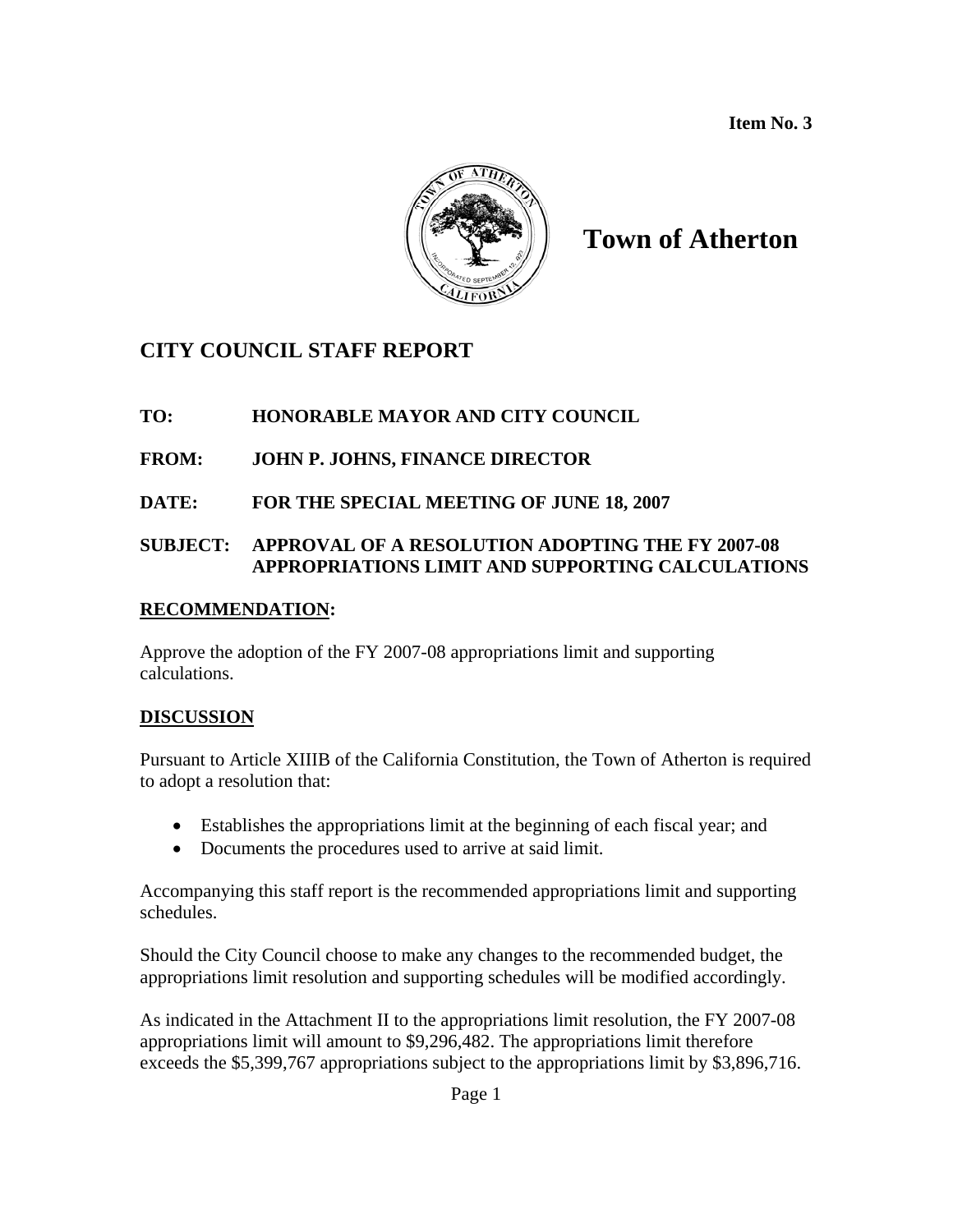## **FISCAL IMPACT:**

While the adoption of an appropriations limit resolution is required by the California Constitution, there is no direct fiscal impact from implementation of staff's recommendation.

Prepared by: Approved by:

Finance Director

\_\_\_\_\_\_\_\_\_\_\_\_\_\_\_\_\_\_\_\_\_\_\_\_ *\_\_\_\_\_\_\_\_\_\_\_\_\_\_\_\_\_\_*\_\_\_\_\_\_\_ John P. Johns<br>
Finance Director<br>
City Manager<br>
City Manager

Attachment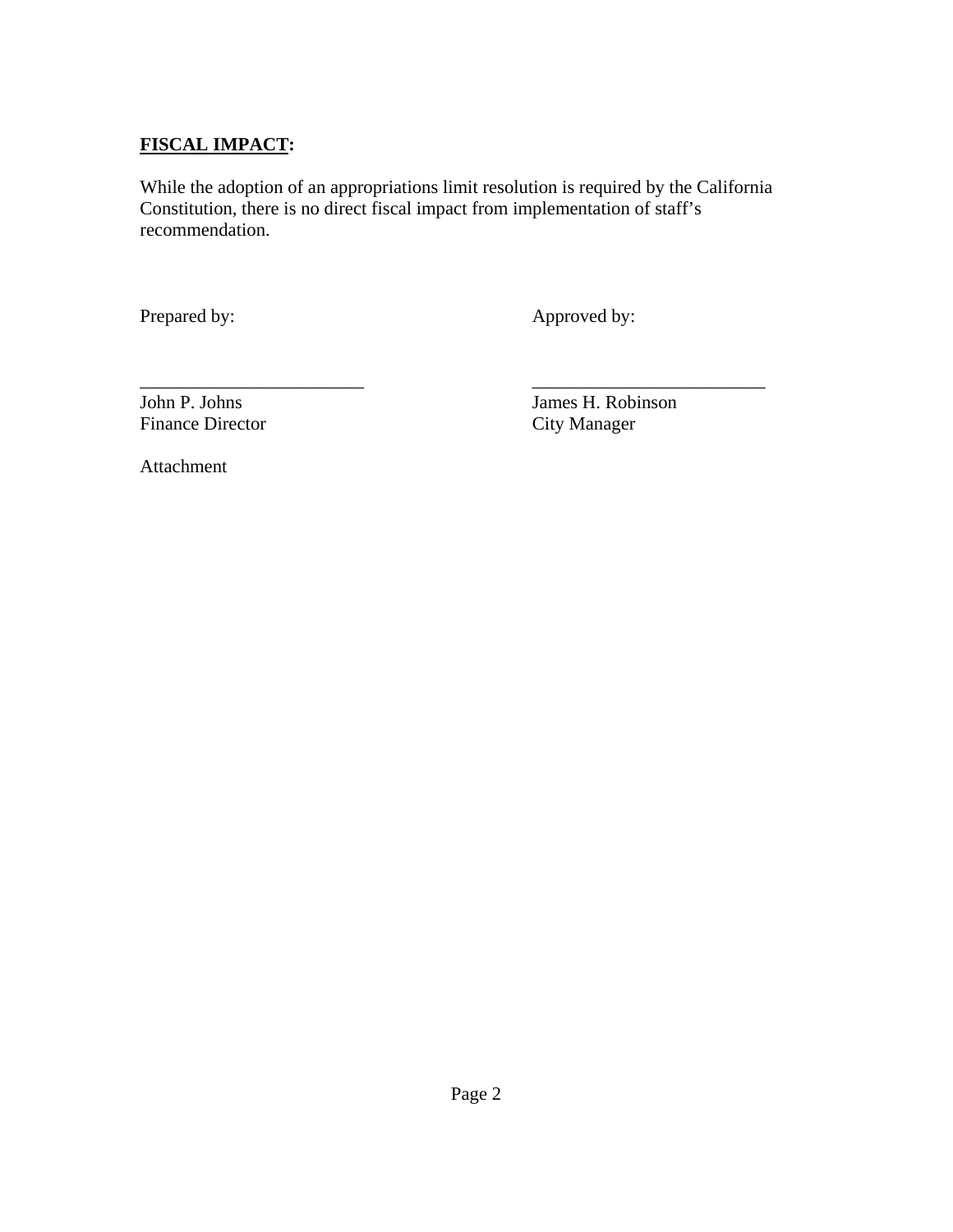#### **RESOLUTION NO. 07-**

### **A RESOLUTION OF THE CITY COUNCIL OF THE TOWN OF ATHERTON APPROVING APPROPRIATIONS LIMIT AND CALCULATIONS FORFISCAL YEAR 2007-2008**

**WHEREAS,** the Finance Director has calculated the fiscal year 2007-2008 appropriations limit for the Town of Atherton in accordance with applicable State law; and

**WHEREAS,** the San Mateo County annual percentage change in population is 1.2% and the per capita personal income percentage change from calendar year 2006 to 2007 is 4.42% (noting that population and personal income data is supplied by the California Department of Finance).

**WHEREAS,** the Finance Director has recommended approval of said limit at \$9,296,482 and its calculations.

**NOW, THEREFORE, BE IT RESOLVED** that the City Council of the Town of Atherton does hereby approve the appropriations limit of \$9,296,482 and its calculations as set forth in Attachment 1 through 3, the copies of which are attached hereto.

\* \* \* \* \* \* \* \* \* \* \* \*

*I hereby certify that the foregoing Resolution was duly and regularly passed and adopted by the City Council of the Town of Atherton at a regular meeting thereof held on the 18th day of June, 2007, by the following vote:* 

| AYES:          | COUNCIL MEMBERS:        |  |
|----------------|-------------------------|--|
| <i>NOES:</i>   | COUNCIL MEMBERS:        |  |
| <i>ABSENT:</i> | <b>COUNCIL MEMBERS:</b> |  |
| ABSTAIN:       | COUNCIL MEMBERS:        |  |
|                |                         |  |

Alan B. Carlson, Mayor

ATTEST:

\_\_\_\_\_\_\_\_\_\_\_\_\_\_\_\_\_\_\_\_\_\_\_\_\_\_\_\_ Kathi Hamilton, Acting City Clerk

APPROVED AS TO FORM:

\_\_\_\_\_\_\_\_\_\_\_\_\_\_\_\_\_\_\_\_\_\_\_ Marc Hynes, City Attorney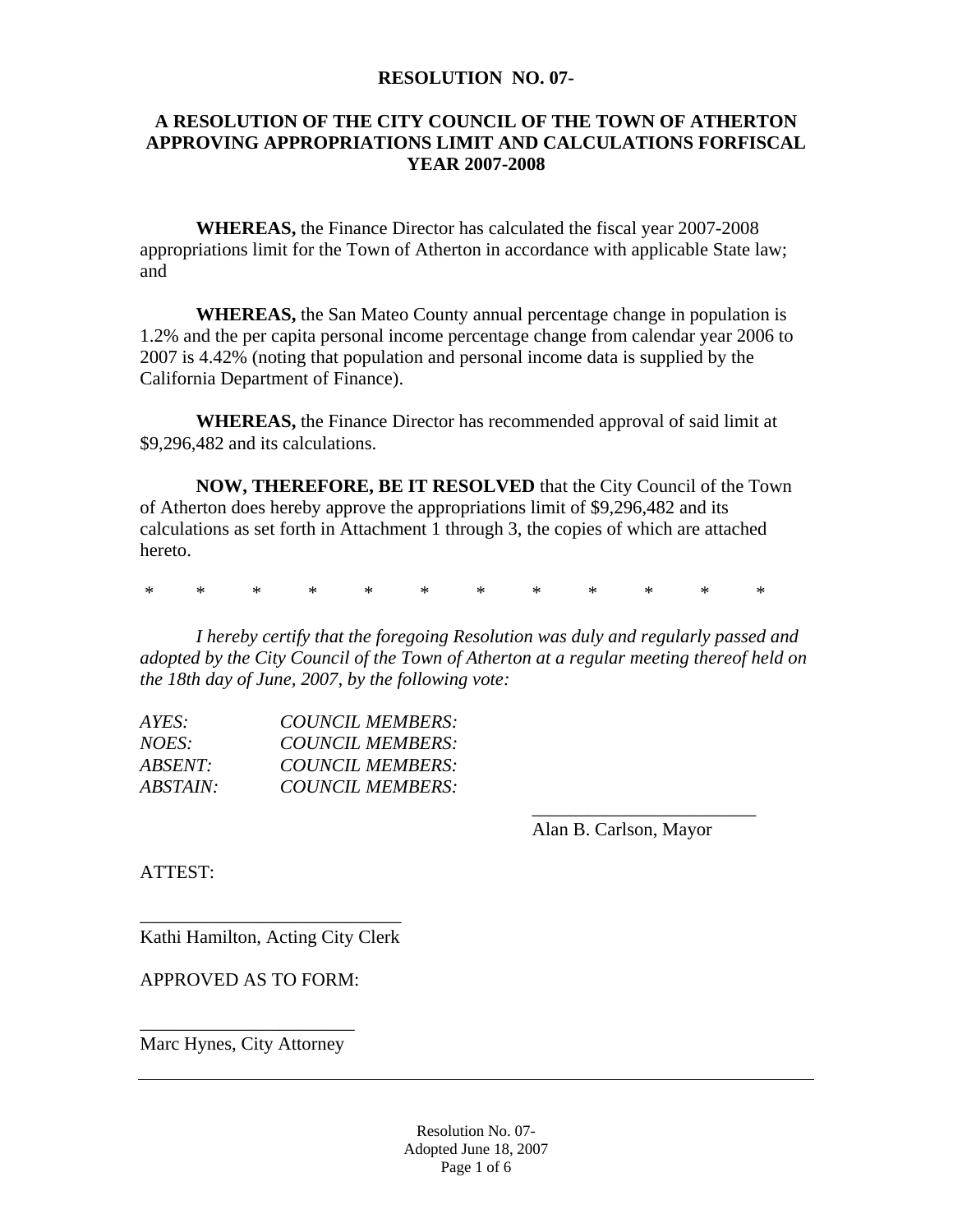#### **ATTACHMENT I**

#### **TOWN OF ATHERTON GANN LIMIT COMPUTATION SUMMARY FY 2007-08**

| <b>BUILDING/ENG.</b> | <b>PARKS</b> | <b>OTHER</b> | <b>POLICE</b> | <b>TOTAL</b> |
|----------------------|--------------|--------------|---------------|--------------|
| 1,853,993            | 781,141      | 3,036,699    | 4,836,586     | 10,508,419   |
| 1,663,273            | 188,000      | 6,200        | 2,600         | 1,860,073    |
| (190, 720)           | (593, 141)   | (3,030,499)  | (4,833,986)   | (8,648,346)  |
| $\Omega$             | 0            | $\mathbf{0}$ | 0             | $\mathbf{0}$ |
|                      |              |              | $\Omega$      | $\Omega$     |
|                      |              |              |               |              |
|                      |              |              |               |              |

| <b>PROCEEDS OF TAXES</b>           | 5.399.767   |
|------------------------------------|-------------|
| AMOUNT TO TAX PROCEEDS             |             |
| <b>TOTAL PROCEEDS OF TAXES</b>     | 5.399.767   |
| APPROPRIATION LIMIT                | 9.296.482   |
| <b>AMOUNT OVER / (UNDER) LIMIT</b> | (3,896,716) |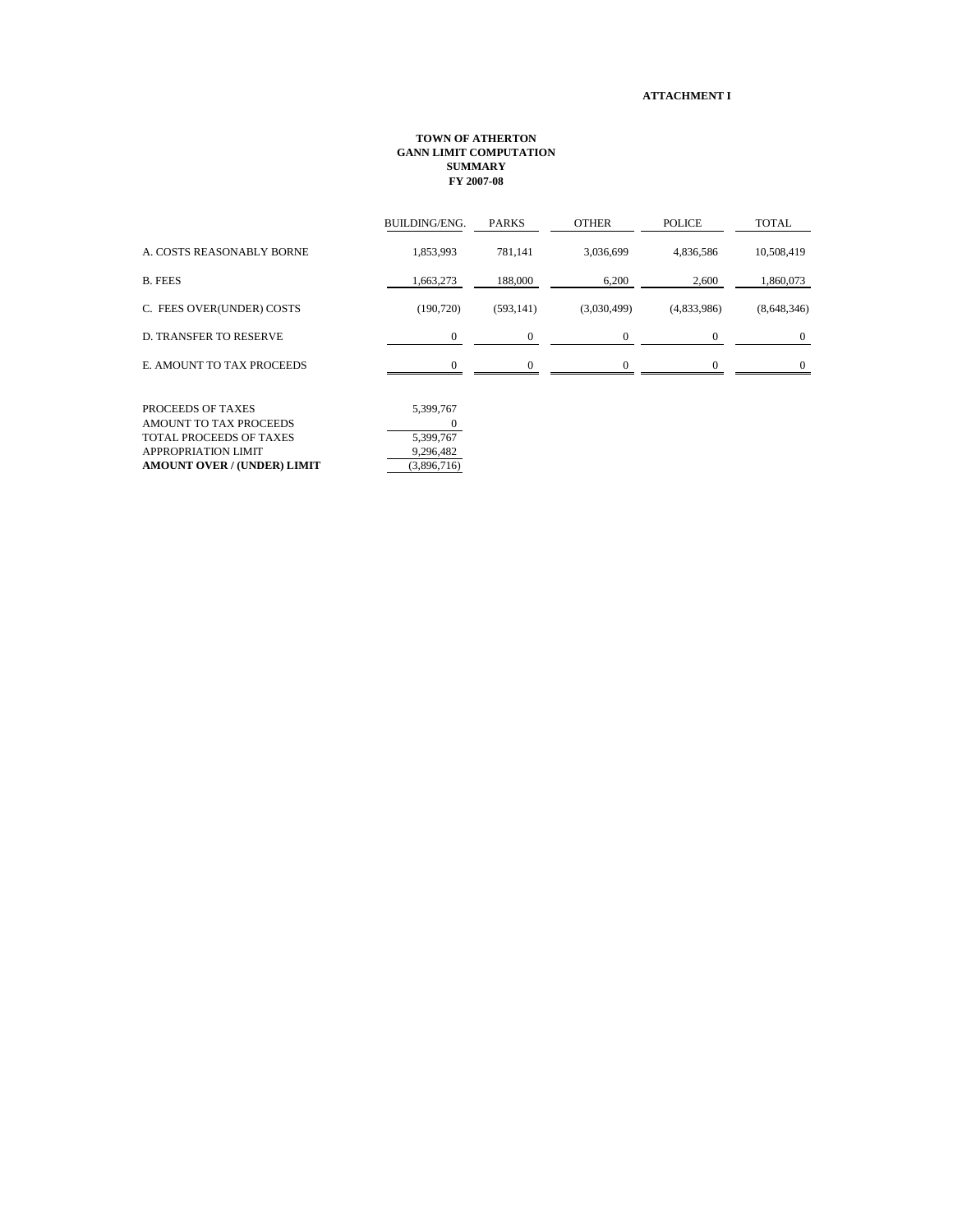#### **TOWN OF ATHERTON CALCULATION OF APPROPRIATION LIMIT 2007-08**

| 2006-07 Base Appropriations Limit |      |        | \$<br>6,230,777 |
|-----------------------------------|------|--------|-----------------|
| <b>City Population Change</b>     | 1.20 | 1.0120 |                 |
| Per Capita Personal Income Change | 4.42 | 1.0442 |                 |
| <b>Calculation Factor</b>         |      | 1.0567 |                 |
| Annual Adjustment Increase        |      |        | 278,705         |
| Parcel Tax Adjustment             |      |        | 2,787,000       |
| <b>Total Adjustments</b>          |      |        | 3,065,705       |
| 2007-08 Appropriations Limit      |      |        | \$<br>9,296,482 |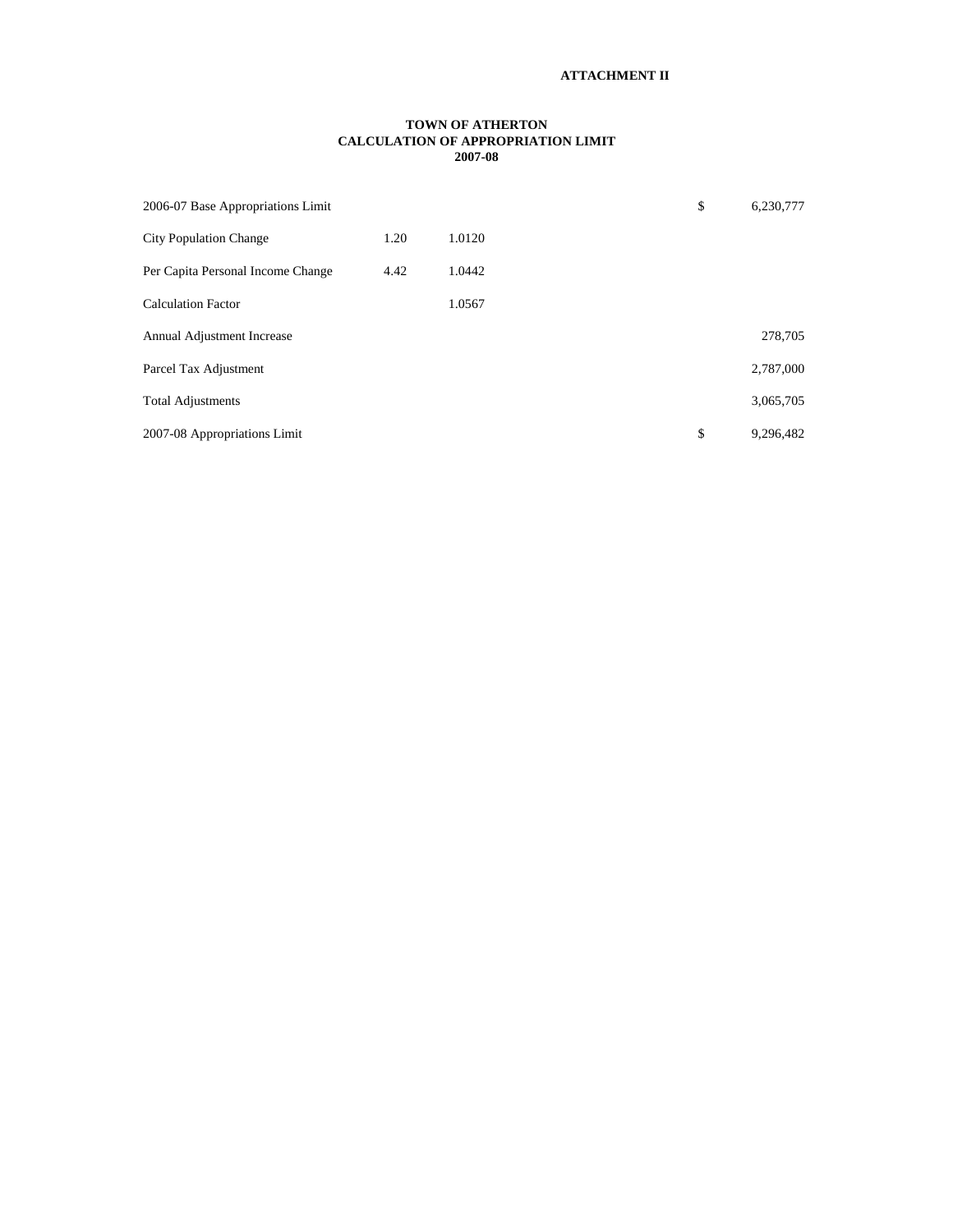#### **TOWN OF ATHERTON ATTACHMENT III CALCULATION OF PROCEEDS OF TAXES FY 2007-08**

|                                       | <b>PROCEEDS</b><br>OF TAXES | <b>NON-PROCEEDS</b><br>OF TAXES | <b>USER</b><br><b>FEES</b> | <b>TOTAL</b>     |
|---------------------------------------|-----------------------------|---------------------------------|----------------------------|------------------|
| <b>10 PROPERTY TAXES</b>              |                             |                                 |                            |                  |
| - SECURED                             | 3,899,906                   |                                 |                            | 3,899,906        |
| - UNSECURED                           | 261,397                     |                                 |                            | 261,397          |
| - SB813 SUPPLEMENTAL                  | 94,000                      |                                 |                            | 94,000           |
| - HOPTR                               | 31,000                      |                                 |                            | 31,000           |
| - OTHER                               | $\overline{0}$              |                                 |                            | $\mathbf{0}$     |
| <u>011 OTHER TAXES</u>                |                             |                                 |                            |                  |
| - FRANCHISE - PG&E                    |                             | 180,000                         |                            | 180,000          |
| - FRANCHISE - CAL WATER               |                             | 54,101                          |                            | 54,101           |
| - FRANCHISE - BFI                     |                             | 166,000                         |                            | 166,000          |
| - FRANCHISE - CABLE TV & OTHER        |                             | 69,360                          |                            | 69,360           |
| - SALES & USE TAXES                   | 85,806                      |                                 |                            | 85,806           |
| - PUBLIC SAFETY SALES TAX             |                             | 61,950                          |                            | 61,950           |
| - REAL PROPERTY TRANSFER              | 160,000                     |                                 |                            | 160,000          |
| <b>0330 LICENSES AND PERMITS</b>      |                             |                                 |                            |                  |
| - BUSINESS LICENSES                   | 425,000                     |                                 |                            | 425,000          |
| - HOME OCCUPATIONS                    | 4,100                       |                                 |                            | 4,100            |
| - BUILDING PERMITS                    |                             |                                 | 1,487,473                  | 1,487,473        |
| - ENCROACHMENT PERMITS                |                             |                                 | 80,000                     | 80,000           |
| - OTHER LICENSES & PERMITS            |                             |                                 | 1,800                      | 1,800            |
| <b>0340 FINES AND FORFEITURES</b>     |                             |                                 |                            |                  |
| - VEHICLE CODE FINES                  |                             | 25,000                          |                            | 25,000           |
| - OTHER FINES AND FORFEITURES         |                             | 10,000                          |                            | 10,000           |
| <b>0350 USE OF MONEY AND PROPERTY</b> |                             |                                 |                            |                  |
| - INTEREST-GENERAL FUND               |                             | 380,000                         |                            | 380,000          |
| - INTEREST-TRAFFIC SAFETY             |                             |                                 |                            | $\boldsymbol{0}$ |
| - PROPERTY RENTAL - PLAY SCHOOL       |                             | 75,600                          |                            | 75,600           |
| - PROPERTY RENTAL - CELLULAR ONE      |                             | 33,878                          |                            | 33,878           |
| - OTHER                               |                             | $\overline{0}$                  |                            | $\mathbf{0}$     |
| <u>0353 HOLBROOK-PALMER PARK</u>      |                             |                                 |                            |                  |
| - SOCIAL FEES                         |                             |                                 | 115,200                    | 115,200          |
| - MEETING FEES                        |                             |                                 | 64,800                     | 64,800           |
| - FOOD SERVICE                        |                             |                                 | $\boldsymbol{0}$           | $\mathbf{0}$     |
| - SUPERVISORY FEES                    |                             |                                 | 0                          | $\boldsymbol{0}$ |
| - LIABILITY INSURANCE FEE             |                             |                                 | $\overline{0}$             | $\overline{0}$   |
| - CLASS FEES                          |                             |                                 | $\boldsymbol{0}$           | $\mathbf{0}$     |
| - TENNIS CLASSES                      |                             |                                 | $\overline{0}$             | $\mathbf{0}$     |
| - FOUNDATION REIMBURSEMENT            |                             | $\overline{0}$                  | $\bf{0}$                   | $\theta$         |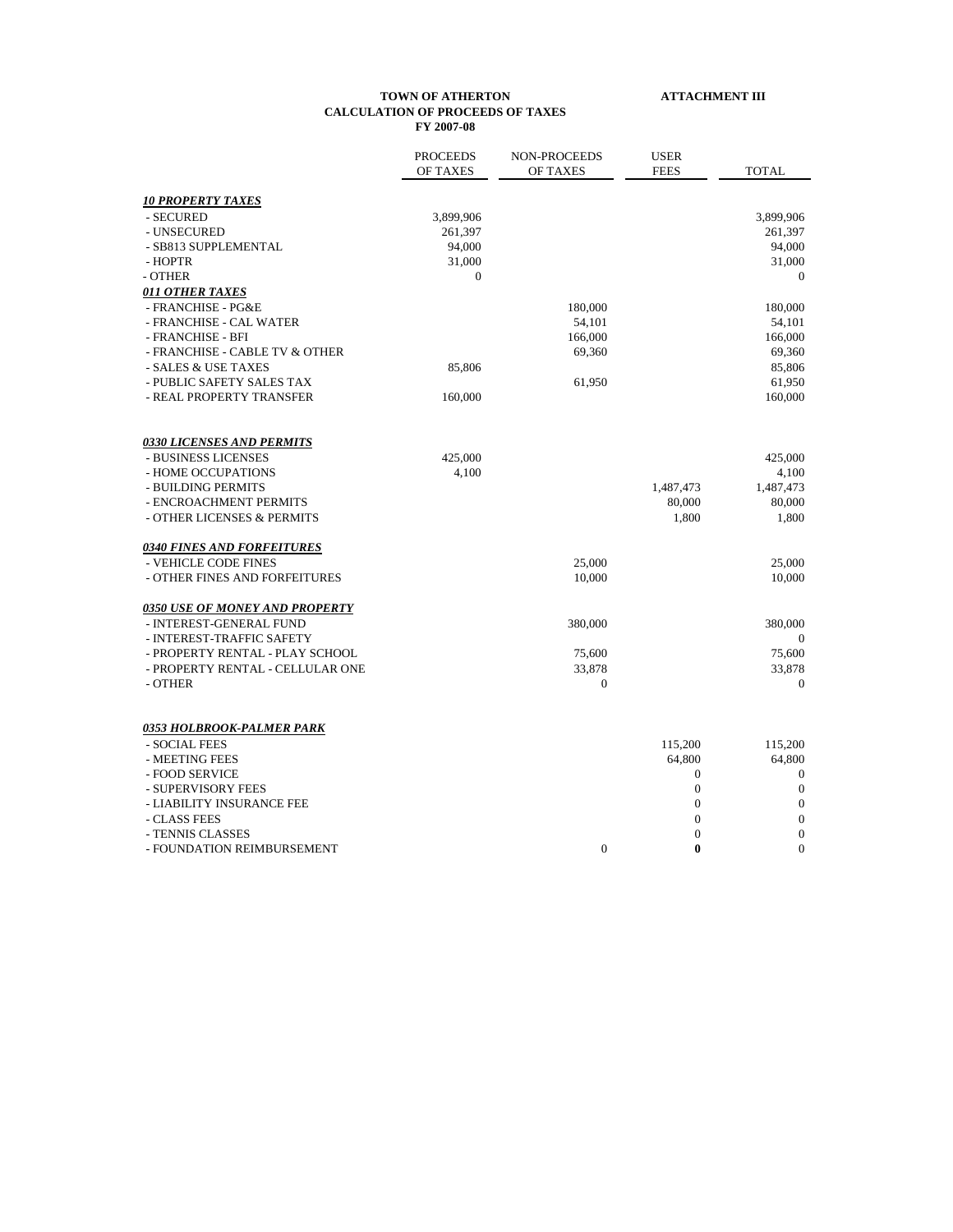| <b>0360 REVENUE FROM OTHER AGENCIES</b> |                  |                  |                  |                  |
|-----------------------------------------|------------------|------------------|------------------|------------------|
| - MOTOR VEHICLE LICENSE FEE             | 533,313          |                  |                  | 533,313          |
| - OFF HIGHWAY MVLF                      | 0                |                  |                  | $\mathbf{0}$     |
| - FEDERAL SRO GRANT                     | $\boldsymbol{0}$ |                  |                  |                  |
| - MENLO HS SRO REIMB                    | 65,000           |                  |                  |                  |
| <u>0370 CURRENT SERVICES</u>            |                  |                  |                  |                  |
| - ELECTIONS PROCESSING FEE              |                  | $\mathbf{0}$     |                  | $\boldsymbol{0}$ |
| - DOCUMENT/RESEARCH FEE                 |                  |                  | $\boldsymbol{0}$ | $\theta$         |
| - MICROFILM                             |                  |                  | 400              | 400              |
| - PHOTOCOPY FEE                         |                  |                  | 5,800            | 5,800            |
| - ALARM MONITORING FEE                  |                  |                  | $\boldsymbol{0}$ | $\bf{0}$         |
| - VEHICLE RELEASE                       |                  |                  | 1,600            | 1,600            |
| - POLICE REPORT                         |                  |                  | $\mathbf{0}$     | $\theta$         |
| - FINGERPRINTING FEE                    |                  |                  | $\mathbf{0}$     | $\boldsymbol{0}$ |
| - SPECIAL SERVICES - POLICE             |                  |                  | 1,000            | 1,000            |
| - ZONING, PLANNING & SUBDIVISION FEES   |                  |                  | 76,000           | 76,000           |
| - APPLICATION FEE                       |                  |                  | 18,000           | 18,000           |
| - INSPECTION FEE                        |                  |                  | $\boldsymbol{0}$ | $\boldsymbol{0}$ |
| - ENGINEERING PLANNING FEE              |                  |                  | $\boldsymbol{0}$ | $\boldsymbol{0}$ |
| - SALES OF DOCUMENTS                    |                  |                  | $\boldsymbol{0}$ | $\overline{0}$   |
| - POST OFFICE                           |                  | 52,000           |                  | 52,000           |
| - OTHER SERVICES                        |                  |                  | $\boldsymbol{0}$ | $\theta$         |
| - SMIP (EARTHQUAKES)                    |                  |                  | $\mathbf{0}$     | $\boldsymbol{0}$ |
| - DONATIONS - SPECIAL GIFTS             |                  | $\boldsymbol{0}$ |                  | $\boldsymbol{0}$ |
| - PG&E UTILITIES                        |                  | $\overline{0}$   |                  | $\mathbf{0}$     |
|                                         |                  |                  |                  |                  |
| <b>0380 MISCELLANEOUS REVENUE</b>       |                  | 5,000            |                  | 5,000            |
|                                         |                  |                  |                  |                  |
| <b>0390 REIMBURSEMENTS</b>              |                  |                  |                  |                  |
| - BOOKING FEES                          |                  | $\boldsymbol{0}$ |                  | $\boldsymbol{0}$ |
| - PERS EQUITY DISTRIBUTION              |                  |                  |                  | $\Omega$         |
| - POST                                  |                  | 3,500            |                  | 3,500            |
| - ERAF                                  |                  | 0                |                  | $\mathbf{0}$     |
| - OTHER                                 |                  | 12,000           |                  | 12,000           |
| <b>TOTAL GENERAL FUND</b>               | 5,559,522        | 1,128,389        | 1,852,073        | 8,539,985        |
|                                         |                  |                  |                  |                  |
| <b>OTHER</b>                            |                  |                  |                  |                  |
| PROPERTY TAX - SPECIAL TAX              | 1,858,000        |                  |                  | 1,858,000        |
| <b>SALES TAX - TRANSPORTATION</b>       |                  | 265,000          |                  | 265,000          |
| <b>INTEREST - TRANSPORTATION</b>        |                  | $\overline{0}$   |                  | $\mathbf{0}$     |
| <b>GAS TAX - 2105</b>                   |                  | 150,000          |                  | 150,000          |
| <b>ROAD IMPACT FEES</b>                 | 1,041,231        |                  |                  | 1,041,231        |
| <b>DRAINAGE FUNDS</b>                   | 47,000           |                  |                  | 47,000           |
| MIDDLEFIELD ROAD GRANTS                 |                  | 0                |                  | $\bf{0}$         |
| <b>STATE COPS</b>                       |                  | 100,000          |                  | 100,000          |
| <b>TENNIS</b>                           |                  |                  | 8,000            | 8,000            |
|                                         |                  |                  |                  | $\boldsymbol{0}$ |
| PARK IMPROVEMENTS                       |                  | 0                |                  | $\theta$         |
| <b>PARK GRANTS</b>                      |                  | 104,800          |                  | 104,800          |
| CAPITAL IMPR.                           | 2,000            |                  |                  | 2,000            |
| <b>TOTAL OTHER REVENUES</b>             | 2,948,231        | 619,800          | 8,000            | 3,576,031        |
| <b>TOTAL REVENUES W/O INTEREST</b>      | 8,507,754        | 1,748,189        | 1,860,073        | 12,116,016       |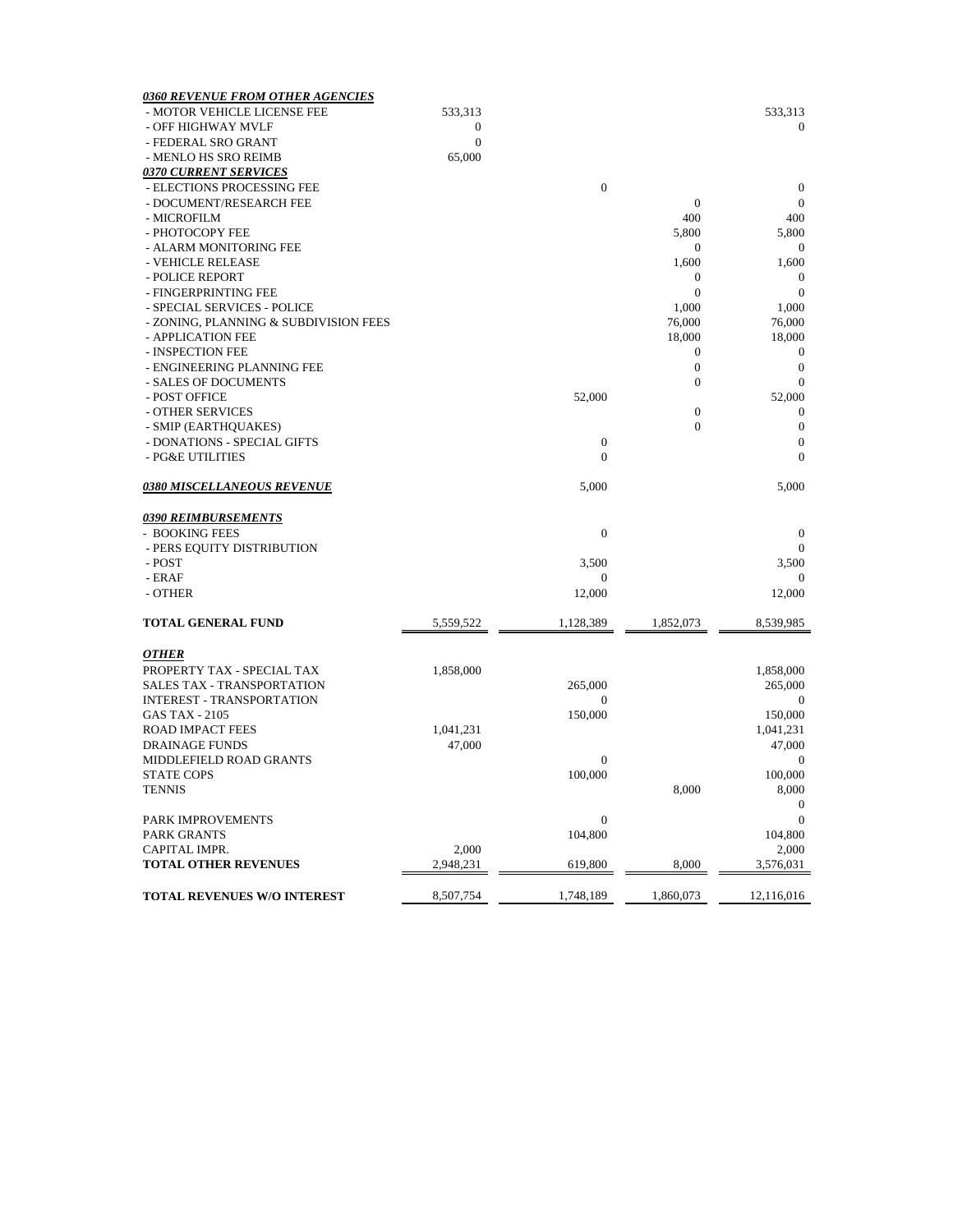| 3,331,894    | $\mathbf{0}$ | 0         | 3,331,894 |
|--------------|--------------|-----------|-----------|
| $\mathbf{0}$ |              | 0         | $\Omega$  |
| 5,175,860    | 1,748,189    | 1,860,073 | 8,784,122 |
| 58.9%        | 19.9%        | 21.2%     | 100.0%    |
| 223,907      | 75.626       | 80,467    | 380,000   |
| 5,399,767    | 1,823,815    | 1,940,540 | 9,164,122 |
|              |              |           |           |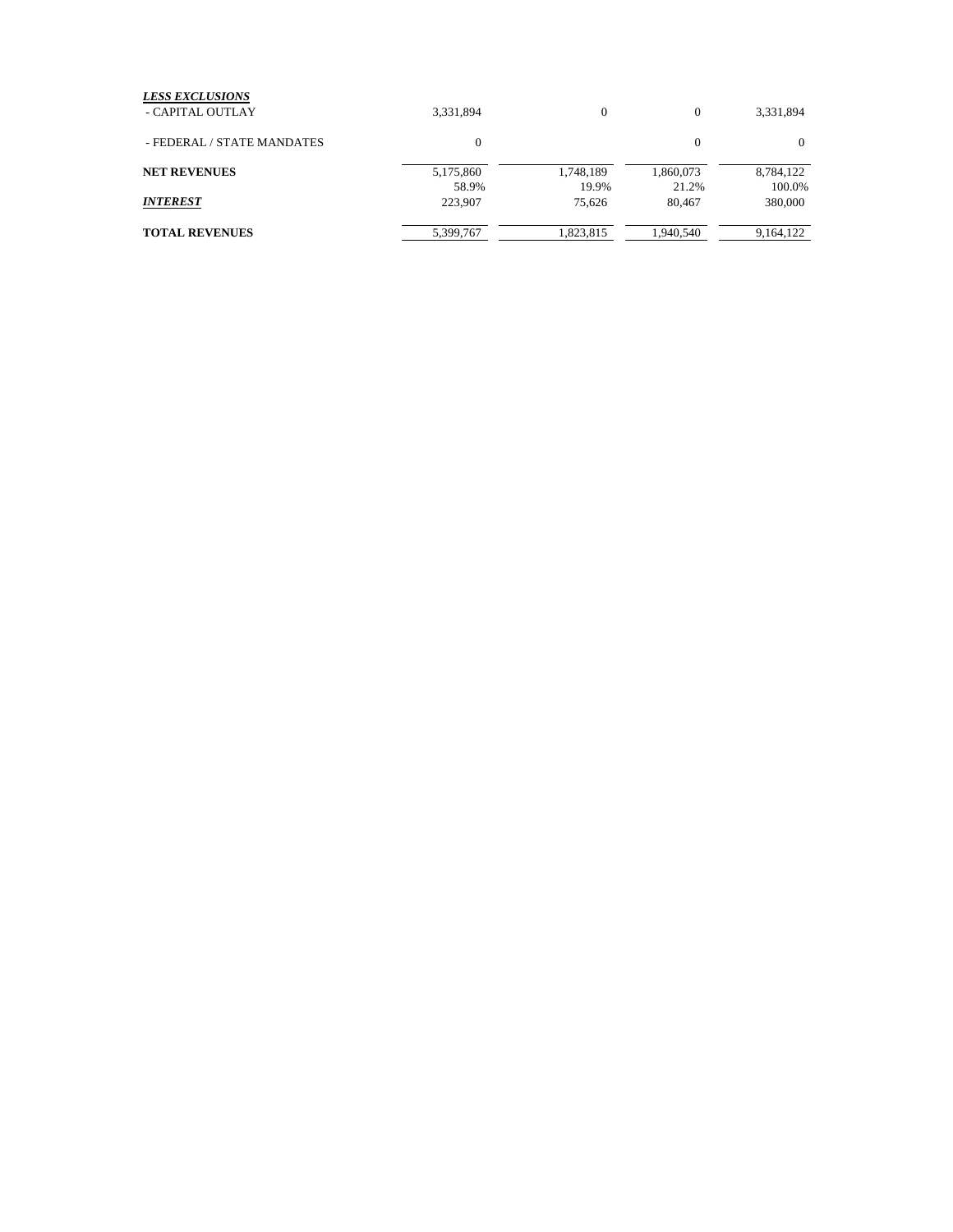**Item No. 4** 



# **Town of Atherton**

## **CITY COUNCIL STAFF REPORT**

## **TO: HONORABLE MAYOR AND CITY COUNCIL**

## **FROM: JOHN P. JOHNS, FINANCE DIRECTOR**

**DATE: FOR THE MEETING OF JUNE 18, 2007** 

## **SUBJECT: ADOPTION OF A RESOLUTION ESTABLISHING A SPECIAL TAX FOR MUNICIPAL SERVICES FOR THE FISCAL YEAR 2007-2008**

## **RECOMMENDATION:**

Adopt a resolution establishing a Special Tax for Municipal Services for the Fiscal Year 2007- 08.

## **DISCUSSION:**

On June 7, 2005, the residents of Atherton approved Ordinance No. 555 establishing a special municipal tax. Fiscal Year 2007-08 will be the third year in which the five-year special municipal tax has been in effect.

The FY 2007-08 budget approved by Council on June  $18<sup>th</sup>$  includes an estimate of parcel tax revenue in the amount of \$1,858,000. The recommended parcel tax levy is unchanged from the levy adopted in FY 2006-07.

The FY 2007-08 recommended budget documents show how the staff recommends the proceeds of the parcel tax levy be expended. In summary, \$650,000 (35%) of the proposed \$1,858,000 levy will be expended upon operations. The remaining \$1,208,000 (65 %) of the proposed levy will be used to defray the direct and indirect costs of improvements to the Town's roadways and drainage systems.

If the Council adopts the attached resolution, the tax will be collected for the Town of Atherton by San Mateo County as part of the regular property tax bill due and payable in December 2007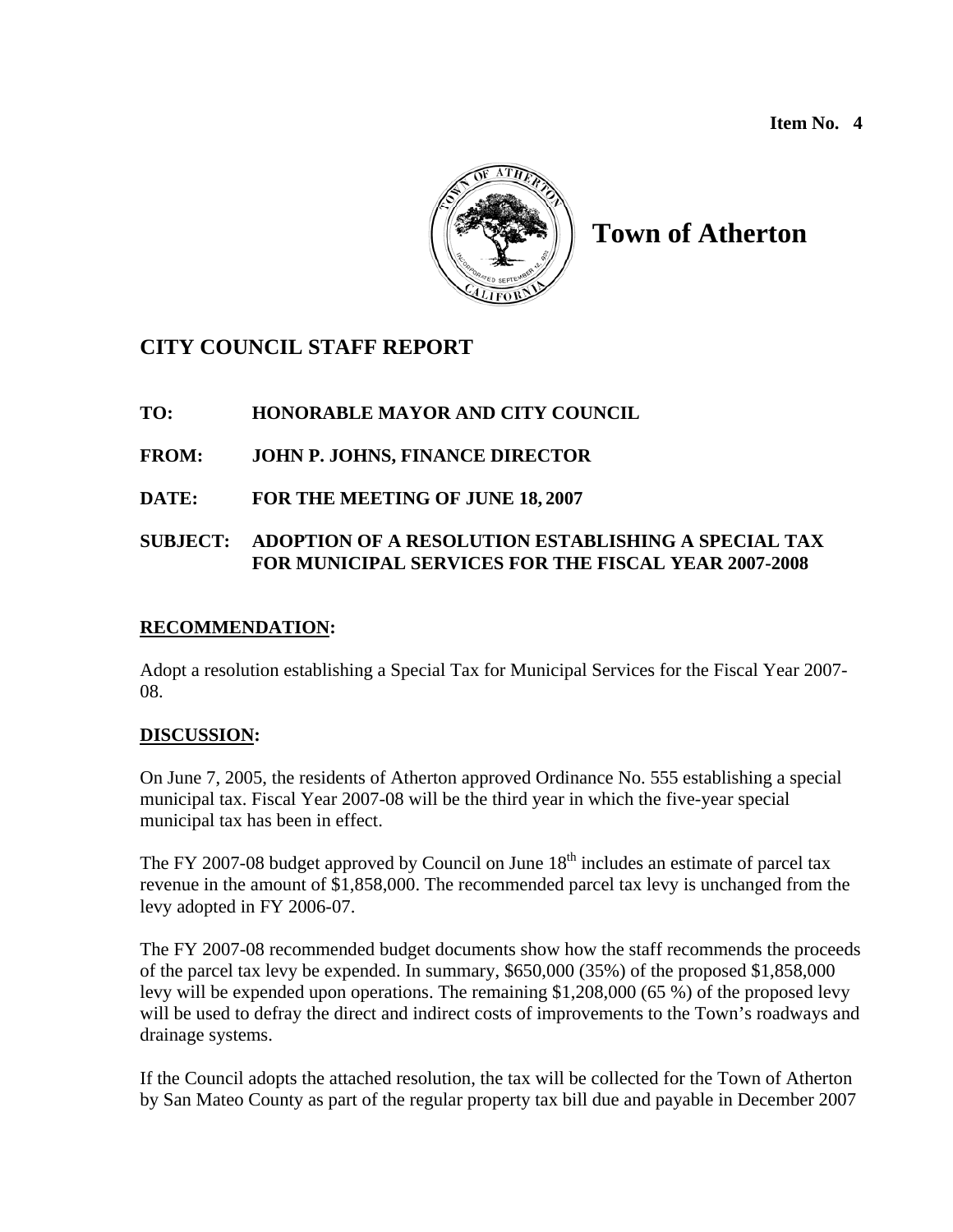and April 2008. The taxes for each parcel classification are listed on Exhibit A of the resolution.

\_\_\_\_\_\_\_\_\_\_\_\_\_\_\_\_\_\_\_\_\_\_\_\_ \_\_\_\_\_\_\_\_\_\_\_\_\_\_\_\_\_\_\_\_\_\_\_\_\_

## **FISCAL IMPACT:**

Should the Council approve the tax levy as is proposed in the attached ordinance, the Special Municipal Tax will generate an estimated \$1,858,000, of which \$650,000 would go to the General Fund and the remainder would be expended upon capital improvements to the Town of Atherton s roads and drainage systems.

Prepared by: Approved by:

John P. Johns, CPA James H. Robinson Finance Director City Manager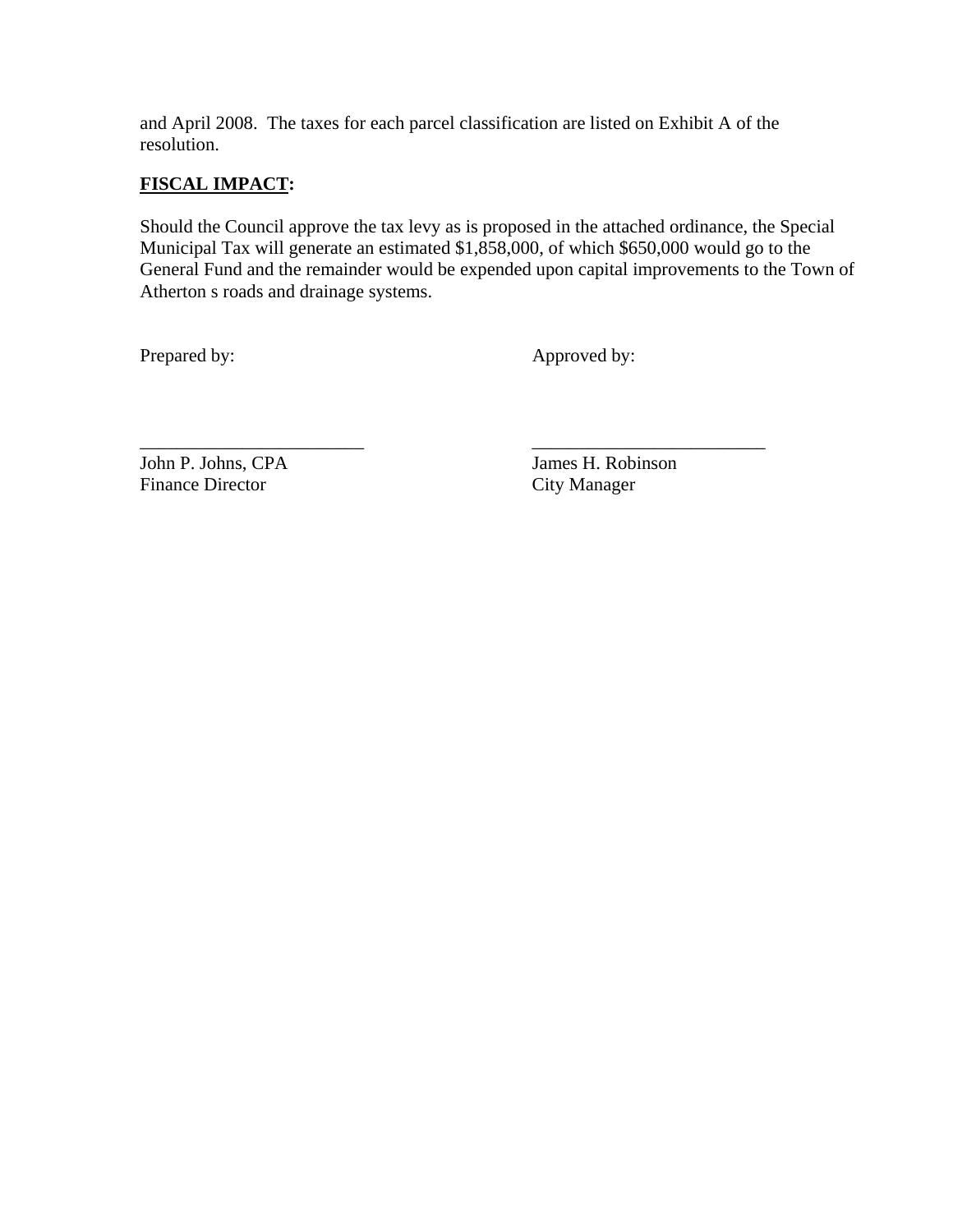#### **RESOLUTION 07-\_\_**

#### **A RESOLUTION OF THE TOWN OF ATHERTON ESTABLISHING A SPECIAL TAX FOR MUNICIPAL SERVICES FOR THE FISCAL YEAR 2007-2008**

 **WHEREAS,** there is Ordinance No. 555 of the Town of Atherton authorizing the City Council to establish a Special Tax Levy on all properties within the Town of Atherton; and

**WHEREAS,** such Special Tax must be utilized to finance the cost of municipal services during the year as authorized; and

**WHEREAS,** such Special Tax was approved by at least two-thirds of the voters voting in the June 7, 2005, Special Tax Election, at which time Ordinance No. 555 was presented to the electorate; and

**WHEREAS,** the City Council has held all public hearings, and made deliberations and findings of fact, as required by Ordinance No. 555.

**NOW, THEREFORE, BE IT RESOLVED** that the City Council of the Town of Atherton hereby levies a Special Tax for municipal services in accordance with the tax rates attached and shown as Exhibit "A".

**BE IT FURTHER RESOLVED** that such tax shall be collected by the Tax Collector of the County of San Mateo in accordance with standard procedures and agreement between the Town of Atherton and the County of San Mateo, providing for such collection.

\* \* \* \* \* \* \* \* \* \* \*

 *\_\_\_\_\_\_\_\_\_\_\_\_\_\_\_\_\_\_\_\_\_\_*

*I hereby certify that the foregoing Resolution was duly and regularly passed and adopted by the City Council of the Town of Atherton at a regular meeting thereof held on the 18th day of June, 2007 by the following vote:* 

| COUNCIL MEMBERS:        |
|-------------------------|
| <b>COUNCIL MEMBERS:</b> |
| <b>COUNCIL MEMBERS</b>  |
| COUNCIL MEMBERS:        |
|                         |

 Alan B. Carlson, Mayor TOWN OF ATHERTON

ATTEST:

Kathi Hamilton Acting City Clerk

APPROVED TO FORM:

\_\_\_\_\_\_\_\_\_\_\_\_\_\_\_\_\_\_\_\_\_\_\_\_\_ Marc G. Hynes, City Attorney

\_\_\_\_\_\_\_\_\_\_\_\_\_\_\_\_\_\_\_\_\_\_\_\_\_\_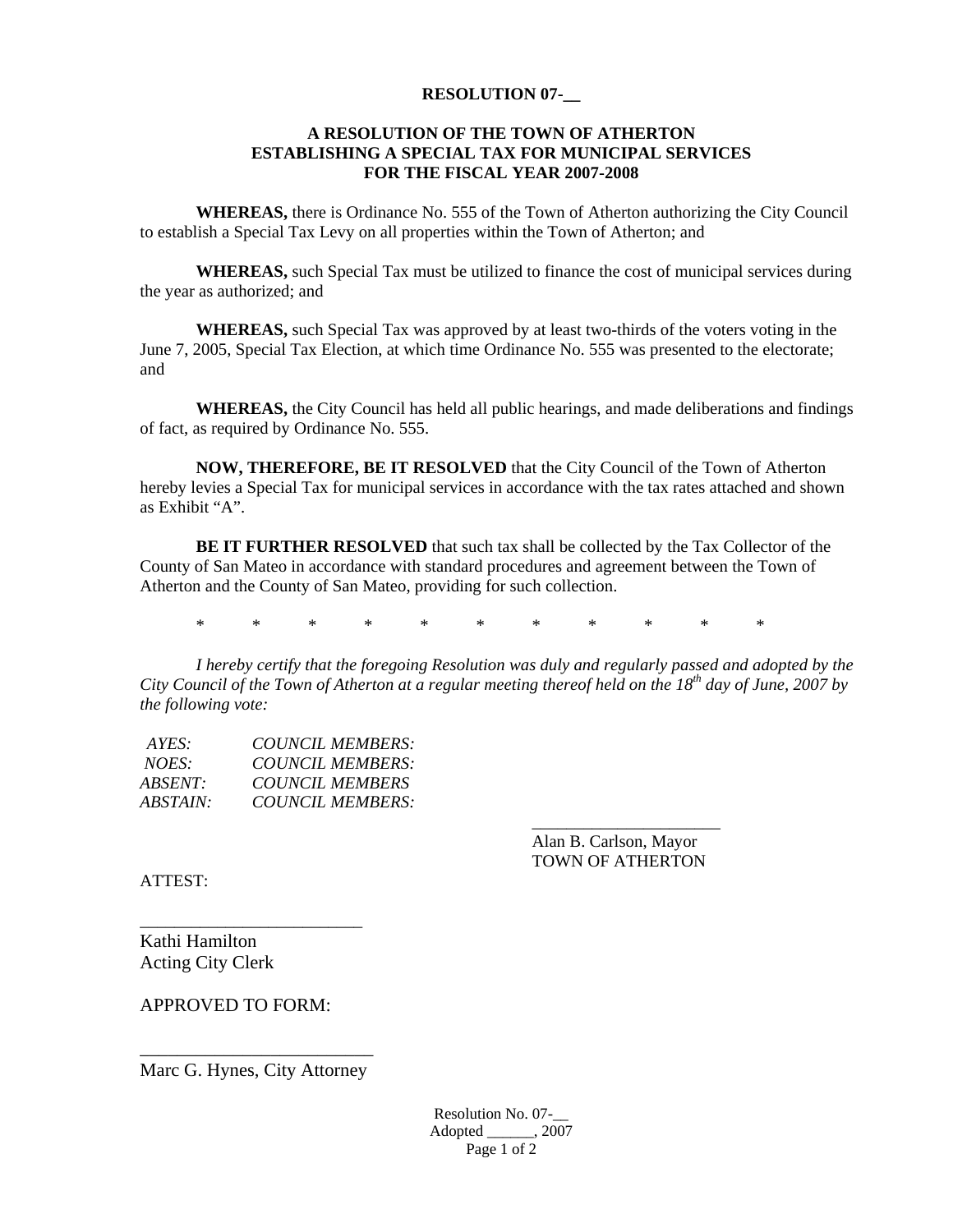#### **EXHIBIT "A"**

#### **2007-2008 SPECIAL TAX RATE FOR MUNICIPAL SERVICES**

 Within the 2007-2008 annual budget is a revenue estimate of \$1,858,000 to be derived from the Special Municipal Tax as authorized by Ordinance 555 of the Town of Atherton.

 This amount will be raised by the levy of the following tax rates for each of the categories listed below:

|     | Category                                                                                                      | <u>Rate</u> |
|-----|---------------------------------------------------------------------------------------------------------------|-------------|
| 1.  | For each dwelling on parcel with an area of less than<br>$1/4$ acre.                                          | \$450       |
| 2.  | For each unimproved parcel with an area of less than<br>$1/4$ acre.                                           | 225         |
| 3.  | For each dwelling on parcel with an area of 1/4 acre<br>but less than 1/2 acre.                               | 570         |
| 4.  | For each unimproved parcel with an area of 1/4 acre<br>but less than 1/2 acre.                                | 285         |
| 5.  | For a dwelling on parcel with an area of $1/2$ acre but<br>less than 2 acres.                                 | 750         |
| 6.  | For each unimproved parcel with an area of $1/2$ acre but<br>less than 2 acres.                               | 375         |
| 7.  | For each dwelling on parcel with an area of 2 acres or more.                                                  | 960         |
| 8.  | For each unimproved parcel with an area of 2 acres or more.                                                   | 480         |
| 9.  | For each private club.                                                                                        | 10,000      |
| 10. | For each parcel available for tax owned by a utility<br>which serves Atherton area.                           | 450         |
| 11. | For each parcel available for tax owned by a utility<br>which does not directly serve the Atherton community. | 750         |

 The records of the San Mateo County Assessor, as of each year, shall determine whether or not any particular lot is unimproved for purposes of this ordinance.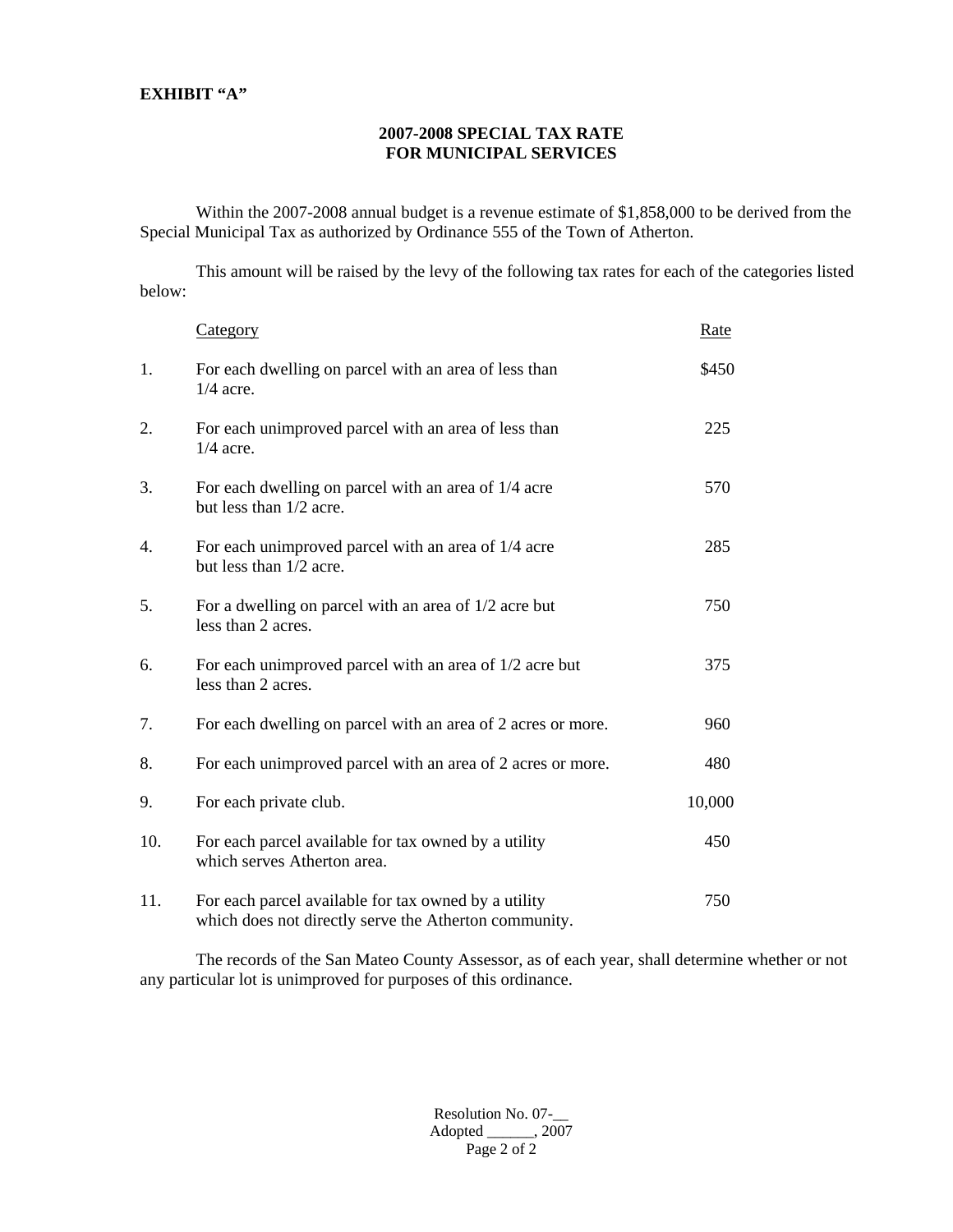**Item No. 5** 



# **Town of Atherton**

## **CITY COUNCIL STAFF REPORT**

- **TO: HONORABLE MAYOR AND CITY COUNCIL**
- **FROM: JAMES H. ROBINSON, CITY MANAGER**
- **DATE: FOR THE MEETING OF JUNE 18, 2007**

### **SUBJECT: DISCUSSION AND DIRECTION TO STAFF REGARDING THE DEVELOPMENT OF GOALS AND OBJECTIVES FOR THE TOWN OF ATHERTON**

Attached is a combined list of goals that were previously identified by the City Council. It was requested that completed goals be removed and the two previous lists combined. The attached represents that list. It was also recommended that the City Council prioritize this list in advance of our Budget/Goals meeting scheduled for June 18, 2007.

Please refer to the attached list and mark your own priority ranking of each Goal and return this list and return to the City Manager as soon as possible. Only the combined ranking by the city council will be consolidated and reviewed at our June 18 meeting. The priority shown identifies  $# (3)$  being the highest priority,  $# (2)$  medium and,  $# (1)$ being the lowest priority. You can mark your list online and email or fax back.

If you wish to add new goals and prioritize, please add the blanks provided and return as well. Let me know if you have any questions.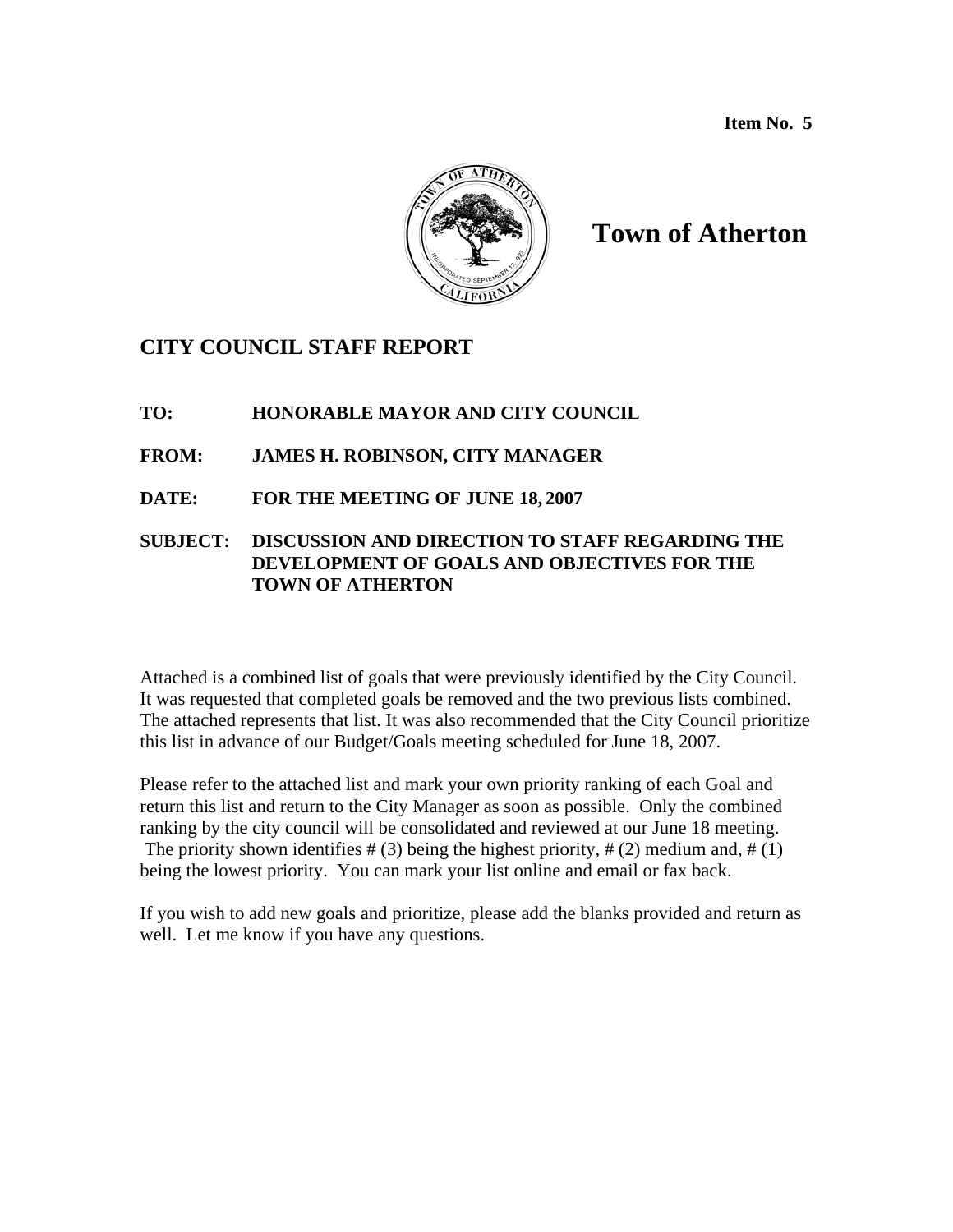# CITY COUNCIL GOALS/JUNE 2007

| <b>GOAL</b>                                                                                                               | <b>STATUS</b>                                                                                                                                                                                                                                                                                                                                                                                                                                                                                                                                      | <b>PRIORITY</b> |           |           |
|---------------------------------------------------------------------------------------------------------------------------|----------------------------------------------------------------------------------------------------------------------------------------------------------------------------------------------------------------------------------------------------------------------------------------------------------------------------------------------------------------------------------------------------------------------------------------------------------------------------------------------------------------------------------------------------|-----------------|-----------|-----------|
| 1.Develop<br><b>Alternative Funding</b><br>Sources for the<br>Town Budget that<br>were Non-Parcel Tax<br>Funding Sources. | Staff has submitted various grant applications<br>for irrigation, bridge, tennis court, and creek<br>restoration for Holbrook Palmer Park. Staff<br>currently working on a review of building and<br>engineering fees.                                                                                                                                                                                                                                                                                                                             | $(3)$ High      | $(2)$ Med | $(1)$ Low |
| 2. Develop a<br>Drainage Plan.                                                                                            | Council approved contract study by<br>BKF. Review underway and study partially<br>completed. Workshop held May 14, 2007.<br>Final report to be considered at 6/20/07 City<br>Council Meeting.                                                                                                                                                                                                                                                                                                                                                      | $(3)$ High      | $(2)$ Med | $(1)$ Low |
| 3. Prioritization of<br>Giving and Membership<br>Support to Various<br>Groups.                                            | Prioritization not completed Council has<br>authorized financial support for HIP Housing<br>and continues to receive requests for funding<br>support for Sustainable San Mateo County<br>and periodically from other groups. (See<br>attached list.)                                                                                                                                                                                                                                                                                               | $(3)$ High      | $(2)$ Med | $(1)$ Low |
| 4. Code<br>Enforcement                                                                                                    | City Council authorized a contract with CSG<br>to provide contract code enforcement services<br>1 day a week through June 30, 2007. A<br>progress report will be presented to the City<br>Council on 6/20/07.                                                                                                                                                                                                                                                                                                                                      | $(3)$ High      | $(2)$ Med | $(1)$ Low |
| 5. Emergency<br>Preparedness                                                                                              | City Council authorized a City Council<br>emergency preparedness committee. To date<br>regular meetings have been held, many<br>residents and city council members have<br>become CERT trained. Sgt. Grimm has<br>completed the revised Atherton Emergency<br>and Disaster Preparedness Program<br>Operations Manual. In addition, plans are<br>underway to move the Emergency Operations<br>Center to the Corporation Yard and<br>authorization to purchase a generator for the<br>EOC and a Well at Holbrook Palmer Park<br>approved by Council. | $(3)$ High      | $(2)$ Med | $(1)$ Low |
| 6. Facility<br>Plans                                                                                                      | The City Council Facilities Committee has<br>completed a preliminary needs analysis for<br>the City Hall, Police Station, and Permit<br>Center. The Committee is currently working<br>on a preliminary plan to utilize in the<br>solicitation of funding.                                                                                                                                                                                                                                                                                          | $(3)$ High      | $(2)$ Med | $(1)$ Low |
| 7. Grant<br>Resource<br>Person:                                                                                           | We continue to utilize existing staff for grant<br>applications.                                                                                                                                                                                                                                                                                                                                                                                                                                                                                   | $(3)$ High      | $(2)$ Med | $(1)$ Low |
| 8. Alternative<br><b>Power Sources:</b>                                                                                   | The Environmental Programs Committee<br>sponsored Earth Week in April<br>where representatives of Solar City provided                                                                                                                                                                                                                                                                                                                                                                                                                              | $(3)$ High      | $(2)$ Med | $(1)$ Low |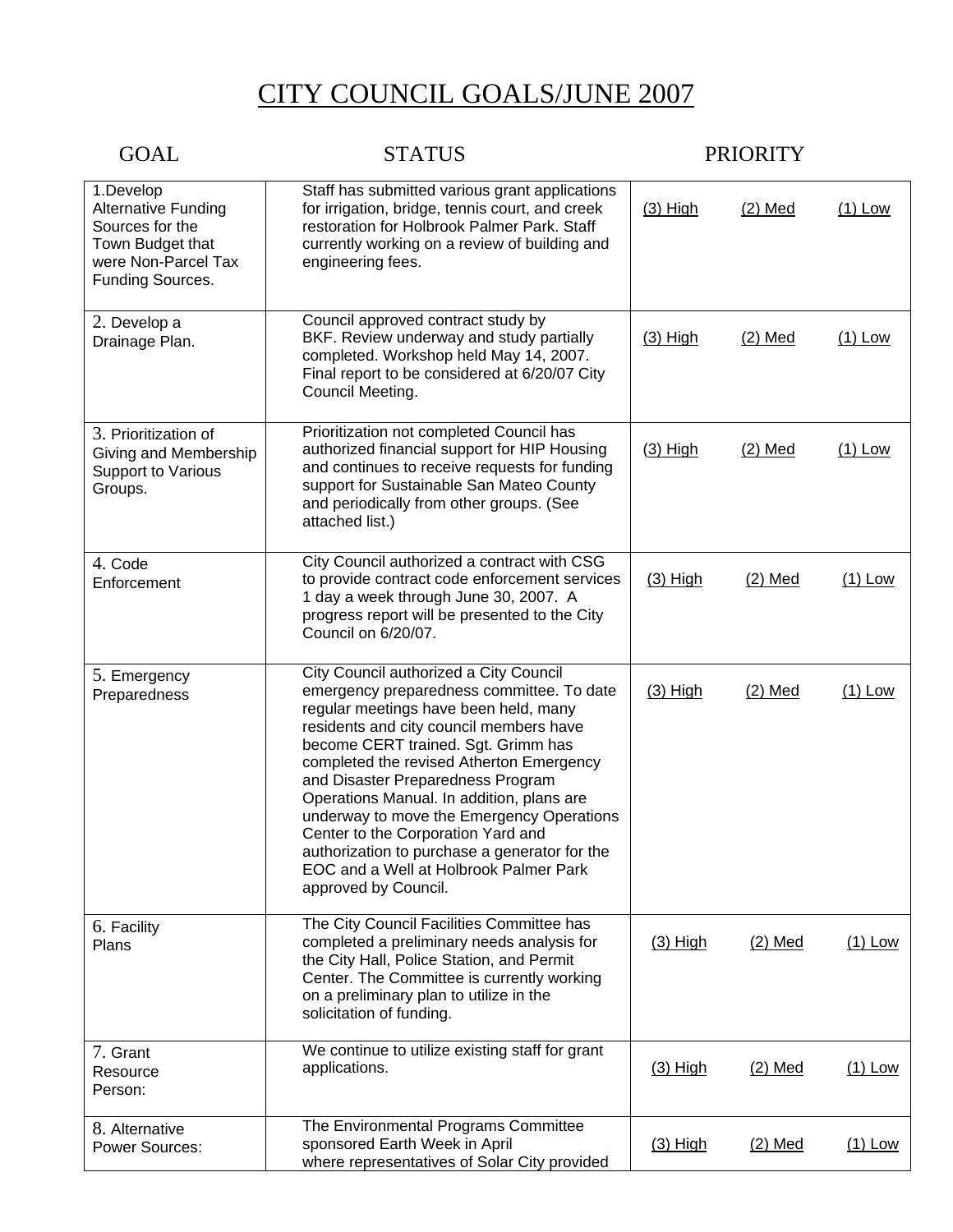|                                                                                                                                 |                                                                                                                                                                                                                                                                                                                                                                                                                     | $(3)$ High | $(2)$ Med | $(1)$ Low |
|---------------------------------------------------------------------------------------------------------------------------------|---------------------------------------------------------------------------------------------------------------------------------------------------------------------------------------------------------------------------------------------------------------------------------------------------------------------------------------------------------------------------------------------------------------------|------------|-----------|-----------|
| 15. The Needs<br>Assessment<br>for Town Facilities:<br>16. The Town Home:                                                       | Some items completed and a proposal to<br>evaluate further needs is underway.<br>Money budgeted for improvements.                                                                                                                                                                                                                                                                                                   | $(3)$ High | $(2)$ Med | $(1)$ Low |
| 14. The Housing<br>Element:                                                                                                     | Town is participating in a county wide<br>Regional Housing Needs Allocation program.<br>Ongoing.                                                                                                                                                                                                                                                                                                                    | $(3)$ High | $(2)$ Med | $(1)$ Low |
| 13. Establish a<br>Strategy for the<br><b>Atherton Channel</b><br>Upgrade, Repairs<br>and Long-Term<br>Maintenance:             | Projects completed at upper channel and<br>along Marsh Road<br>Monitoring continues<br>Ongoing                                                                                                                                                                                                                                                                                                                      | $(3)$ High | $(2)$ Med | $(1)$ Low |
| 12. Establish<br>Objectives and Identify<br>Funding sources for El<br>Camino Real and<br><b>Other Drainage</b><br>Improvements: | Completed for the Atherton Drainage<br>Channel, not for El Camino Real.                                                                                                                                                                                                                                                                                                                                             | $(3)$ High | $(2)$ Med | $(1)$ Low |
| 11. Building<br><b>Department Operations</b><br>Review:                                                                         | Audits have been completed in review of the<br>Building Department Operations and many of<br>the recommendations implemented Staff is<br>currently working with CRW to develop a<br>permit tracking system proposal . In addition a<br>new Building Official has been appointed and<br>recruitment is underway for a Senior Building<br>Inspector and plan checker.                                                 | $(3)$ High | $(2)$ Med | $(1)$ Low |
| 10. Town Home<br>Renovations:                                                                                                   | The Town Home was recently "tented" and<br>fumigated for Termite Infestation. The Town<br>Home along with other park facilities have<br>recently had a comprehensive inspection by<br>an independent inspector to evaluate any<br>needed improvements                                                                                                                                                               | $(3)$ High | $(2)$ Med | $(1)$ Low |
| 9. Caltrain<br>Service<br>Issues:                                                                                               | The Atherton Rail Committee meets monthly<br>and has been actively involved with CETS to<br>seek restoration of week day rail service. The<br>Committee has also worked with CETS group<br>in encouraging the adoption of Resolutions in<br>Burlingame, Belmont, Atherton, and other<br>cities requesting that a consultant be hired to<br>evaluate train schedules that would provide<br>additional local service. | $(3)$ High | $(2)$ Med | $(1)$ Low |
|                                                                                                                                 | information about Solar alternatives along with<br>dozens of green exhibitors. The EPC and staff<br>have met with PG&E and ABAG to complete<br>an audit of Town facility energy use and<br>determine where improvements can be made.                                                                                                                                                                                |            |           |           |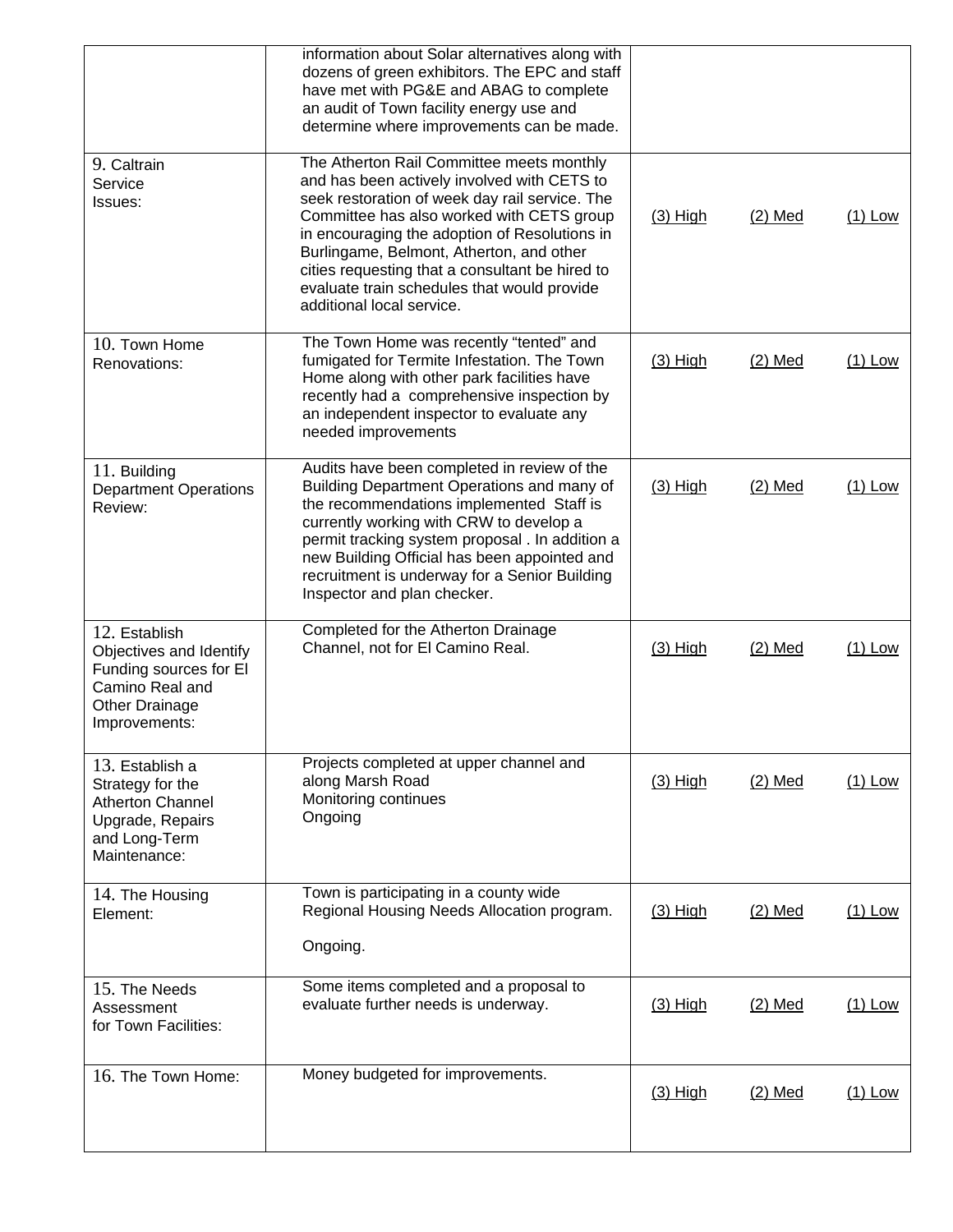| 17. The General Plan<br>Review and Update:                              | A great deal had been done; however the<br>required five-year review was not completed.                                        | $(3)$ High | $(2)$ Med | $(1)$ Low |
|-------------------------------------------------------------------------|--------------------------------------------------------------------------------------------------------------------------------|------------|-----------|-----------|
| 18. Volunteer<br>Recognition:                                           | A policy was not yet established, recognition<br>occurred at Council Meetings, and an event<br>was contemplated.               | $(3)$ High | $(2)$ Med | $(1)$ Low |
| 19. The Strategic Plan<br>for Town Computer<br><b>Technology Needs:</b> | Accomplishments in the Finance and Police<br>Departments, needs in the Building<br>Department.                                 | $(3)$ High | $(2)$ Med | $(1)$ Low |
| 20. Revise Employee<br>Personnel Rules and<br>Procedures:               | In progress.                                                                                                                   | $(3)$ High | $(2)$ Med | $(1)$ Low |
| 21. Updating the<br>Municipal Code:                                     | Ongoing                                                                                                                        | $(3)$ High | $(2)$ Med | $(1)$ Low |
| 22. Updating the<br>Zoning Ordinance                                    | Contract to complete zoning ordinance update<br>approved with PMC. Kick off meeting held 1 <sup>st</sup><br>week in June 2007. | $(3)$ High | $(2)$ Med | $(1)$ Low |
| 23.                                                                     |                                                                                                                                | $(3)$ High | $(2)$ Med | $(1)$ Low |
| 24.                                                                     |                                                                                                                                | $(3)$ High | $(2)$ Med | $(1)$ Low |
| 25.                                                                     |                                                                                                                                | $(3)$ High | $(2)$ Med | $(1)$ Low |
| $\overline{26}$ .                                                       |                                                                                                                                | $(3)$ High | $(2)$ Med | $(1)$ Low |